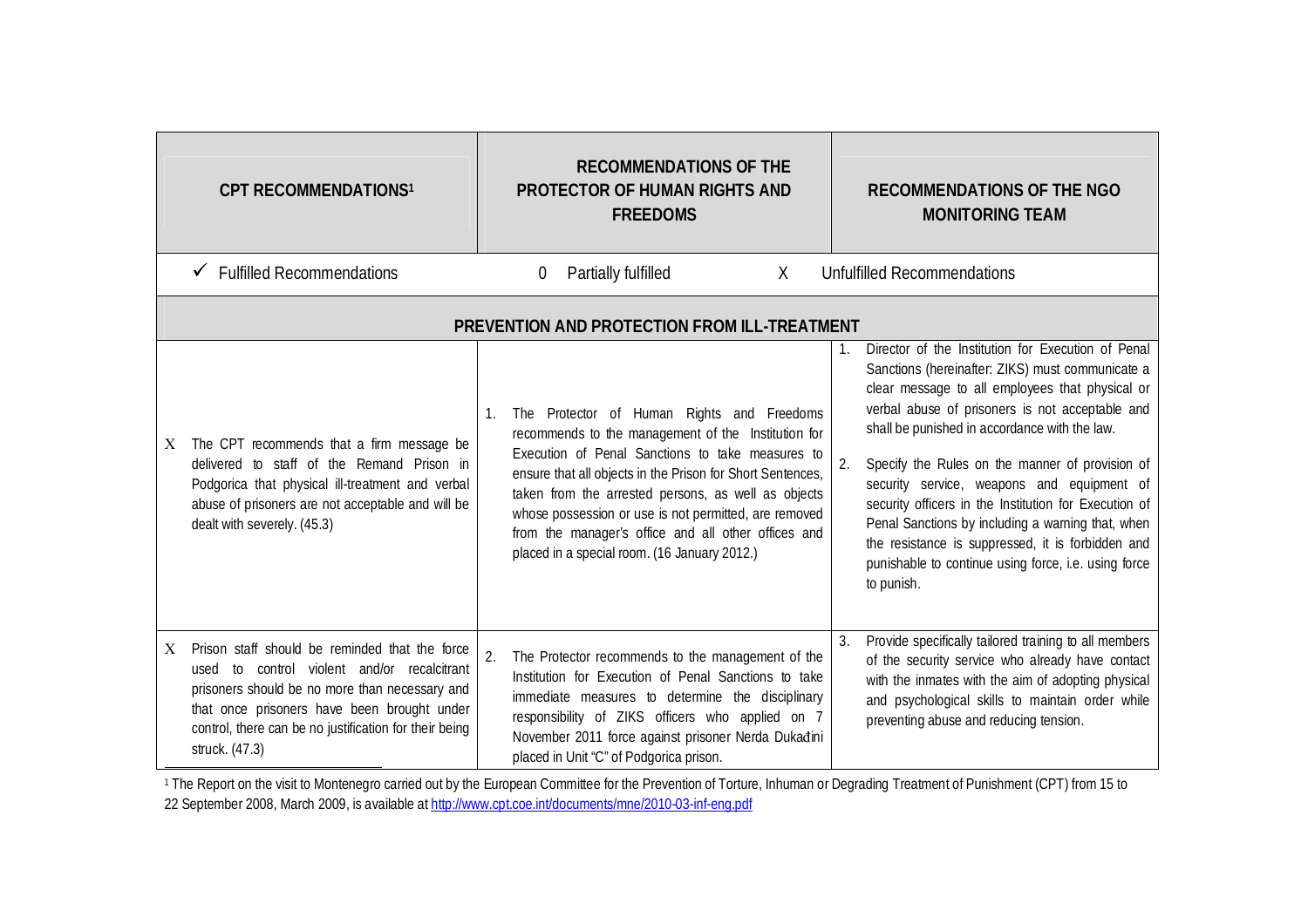|         |                                                                                                                                                                                                                                                                                                                                                                                                     | 3. | ZIKS administration should ensure strict adherence to<br>the national regulations, ratified international treaties and<br>generally accepted rules of international law relating to<br>detained persons and ensure respect for their rights (20<br>February, 2012.).<br>The Protector recommends to the management of the<br>Institution for Execution of Penal Sanctions to take<br>measures, without any delay, to determine the<br>disciplinary responsibility of ZIKS officers who applied<br>force and batons on 27 October 2009 against detainees<br>D. N. and I. M. Podgorica prison hallway.<br>The Protector's recommendation for 2010, available at<br>www.ombudsman.co.me |          |                                                                                                                                                                                                                                                                                                                                                             |
|---------|-----------------------------------------------------------------------------------------------------------------------------------------------------------------------------------------------------------------------------------------------------------------------------------------------------------------------------------------------------------------------------------------------------|----|--------------------------------------------------------------------------------------------------------------------------------------------------------------------------------------------------------------------------------------------------------------------------------------------------------------------------------------------------------------------------------------------------------------------------------------------------------------------------------------------------------------------------------------------------------------------------------------------------------------------------------------------------------------------------------------|----------|-------------------------------------------------------------------------------------------------------------------------------------------------------------------------------------------------------------------------------------------------------------------------------------------------------------------------------------------------------------|
| X.<br>X | In particular, a record should be kept of every<br>instance of resort to means of force against<br>prisoners, with an indication of the precise time<br>and duration of their use. (47.1)<br>The results of (medical) examination (including<br>any relevant statements by the prisoner and the<br>doctor's conclusions) should be formally recorded<br>and made available to the prisoner. (47.1). |    |                                                                                                                                                                                                                                                                                                                                                                                                                                                                                                                                                                                                                                                                                      | 4.<br>5. | Ensure that a record of each application of coercive<br>measures against the detainees and prisoners is<br>kept, without exception.<br>Amend regulations to ensure that an inmate<br>against whom the force had been applied is<br>granted access to all relevant statements he/she<br>made as well as the doctor's conclusions.                            |
| X.      | It is important to ensure that prosecutors are<br>systematically notified of any use of force by<br>prison staff, and that they are particularly vigilant<br>when examining such cases. (47.2)                                                                                                                                                                                                      |    |                                                                                                                                                                                                                                                                                                                                                                                                                                                                                                                                                                                                                                                                                      | 6.       | Amend the Law on the Enforcement of Penal<br>Sanctions to prescribe in detail the procedure of<br>using coercive measures, and particularly to<br>ensure doctor's examination in each case of<br>application of force, documenting of the statement<br>of a person against whom the force has been<br>applied and bringing the case to the attention of the |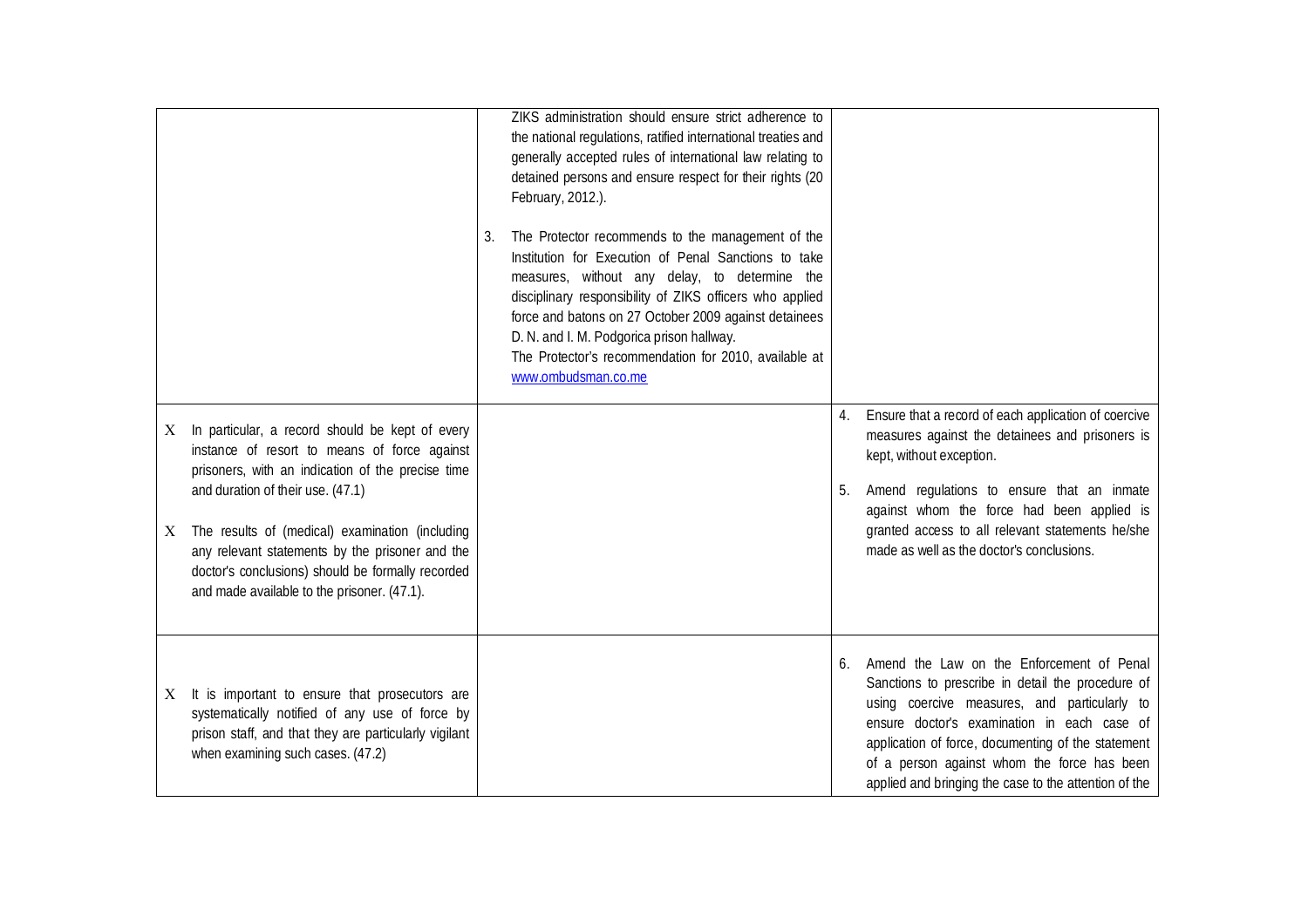|                                                                                                                                                                                                                                                                                                                                                                                  |                 | relevant ministry and state prosecutor.                                                                                                                                                                                                                                                                                                                                                                                                                                                                 |
|----------------------------------------------------------------------------------------------------------------------------------------------------------------------------------------------------------------------------------------------------------------------------------------------------------------------------------------------------------------------------------|-----------------|---------------------------------------------------------------------------------------------------------------------------------------------------------------------------------------------------------------------------------------------------------------------------------------------------------------------------------------------------------------------------------------------------------------------------------------------------------------------------------------------------------|
| The Committee also recommends that the<br>X<br>attention of prosecutors, judges, prison directors<br>and other competent authorities be drawn to the<br>need to exercise extra vigilance and adopt a more<br>proactive approach in order to ensure that no case<br>of ill-treatment goes unnoticed and unpunished<br>(14.4).<br>Means of force should never be applied as a<br>X | $\mathcal{L}$ . | Any case of exceeding or abusing one's authority<br>must lead to initiation of the procedure of<br>determining criminal or disciplinary liability, without<br>hesitation and exceptions. Otherwise, the<br>responsible managers, heads and director of ZIKS<br>should therefore bear the consequences under the<br>Criminal Code, which prescribes liability for abuse<br>of official position, unconscientious performance of<br>duty, concealment of a criminal offense and<br>offender and the like. |
| punishment. (47.1)<br>Develop a strategy aimed at preventing inter-<br>X<br>prisoner violence. (50)<br>The CPT recommends that the Montenegrin<br>X<br>authorities introduce a system for the recording of<br>complaints and their speedy handling. (81.3)                                                                                                                       | 8.              | Amend the Rules on the manner of provision of<br>security service, weapons and equipment of<br>security officers in the Institution for Execution of<br>Penal Sanctions by specifying the manner of the<br>use of means of coercion in accordance with the<br>CPT standards, to prevent the abuse and<br>especially punishment by using means of coercion.                                                                                                                                              |
| If it is considered necessary for prison officers to<br>X<br>carry truncheons, the truncheons be hidden from<br>view. (48)                                                                                                                                                                                                                                                       | 9.              | Considering that half of inmates claimed that prison<br>officers are carrying truncheons, further attempt to<br>hide it from view.<br>10. Ensure that ZIKS officers do not use improvised<br>means of coercion and destroy all such means<br>found with the prisoners, in accordance with the                                                                                                                                                                                                           |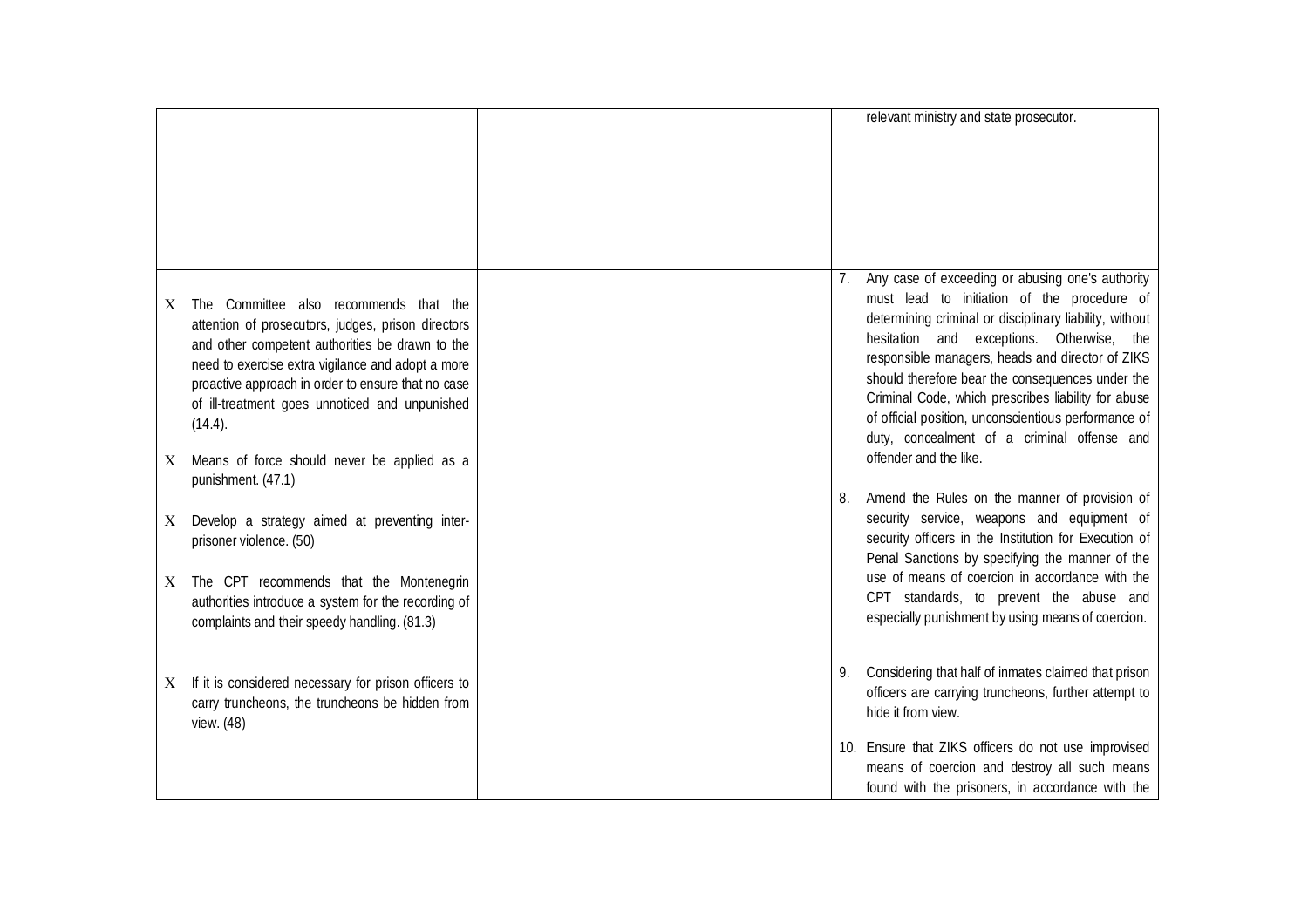| The CPT<br>recommends that the competent<br>$\circ$<br>authorities ensure that an effective investigation<br>be carried out into the above-mentioned case<br>(Vladana Kljajić). The Committee would like to<br>receive information about the outcome of the<br>investigation in due course (para. 46.5). |  | recommendation of the Protector of Human Rights<br>and Freedoms of 16 January 2012.<br>11. Develop a strategy on the prevention of violence<br>among inmates. Include experts from various fields<br>in its development, as well as employees in contact<br>with prisoners on a daily basis.<br>12. Increase the number of employees in the Security<br>Sector to protect prisoners and detainees from all<br>forms of illegal behavior and treatment.<br>13. Ensure application of conciliation and mediation<br>procedures to the greatest possible extent to<br>resolve disputes between inmates.<br>14. Install video cameras and alarm systems in rooms<br>with a large number of prisoners.<br>15. Ensure that all video recordings are kept longer<br>than a week in accordance with the<br>recommendation of the Protector of Human Rights<br>and Freedoms. |  |
|----------------------------------------------------------------------------------------------------------------------------------------------------------------------------------------------------------------------------------------------------------------------------------------------------------|--|---------------------------------------------------------------------------------------------------------------------------------------------------------------------------------------------------------------------------------------------------------------------------------------------------------------------------------------------------------------------------------------------------------------------------------------------------------------------------------------------------------------------------------------------------------------------------------------------------------------------------------------------------------------------------------------------------------------------------------------------------------------------------------------------------------------------------------------------------------------------|--|
| DICIPLINARY BREACHES, PROCEDURES AND MEASURES                                                                                                                                                                                                                                                            |  |                                                                                                                                                                                                                                                                                                                                                                                                                                                                                                                                                                                                                                                                                                                                                                                                                                                                     |  |
| <b>CPT</b><br>The<br>appropriate<br>recommends<br>that<br>X                                                                                                                                                                                                                                              |  | 16. Amend legal provisions and reduce the period of                                                                                                                                                                                                                                                                                                                                                                                                                                                                                                                                                                                                                                                                                                                                                                                                                 |  |
| amendments be made to the disciplinary                                                                                                                                                                                                                                                                   |  | stay of inmates in solitary confinement to a                                                                                                                                                                                                                                                                                                                                                                                                                                                                                                                                                                                                                                                                                                                                                                                                                        |  |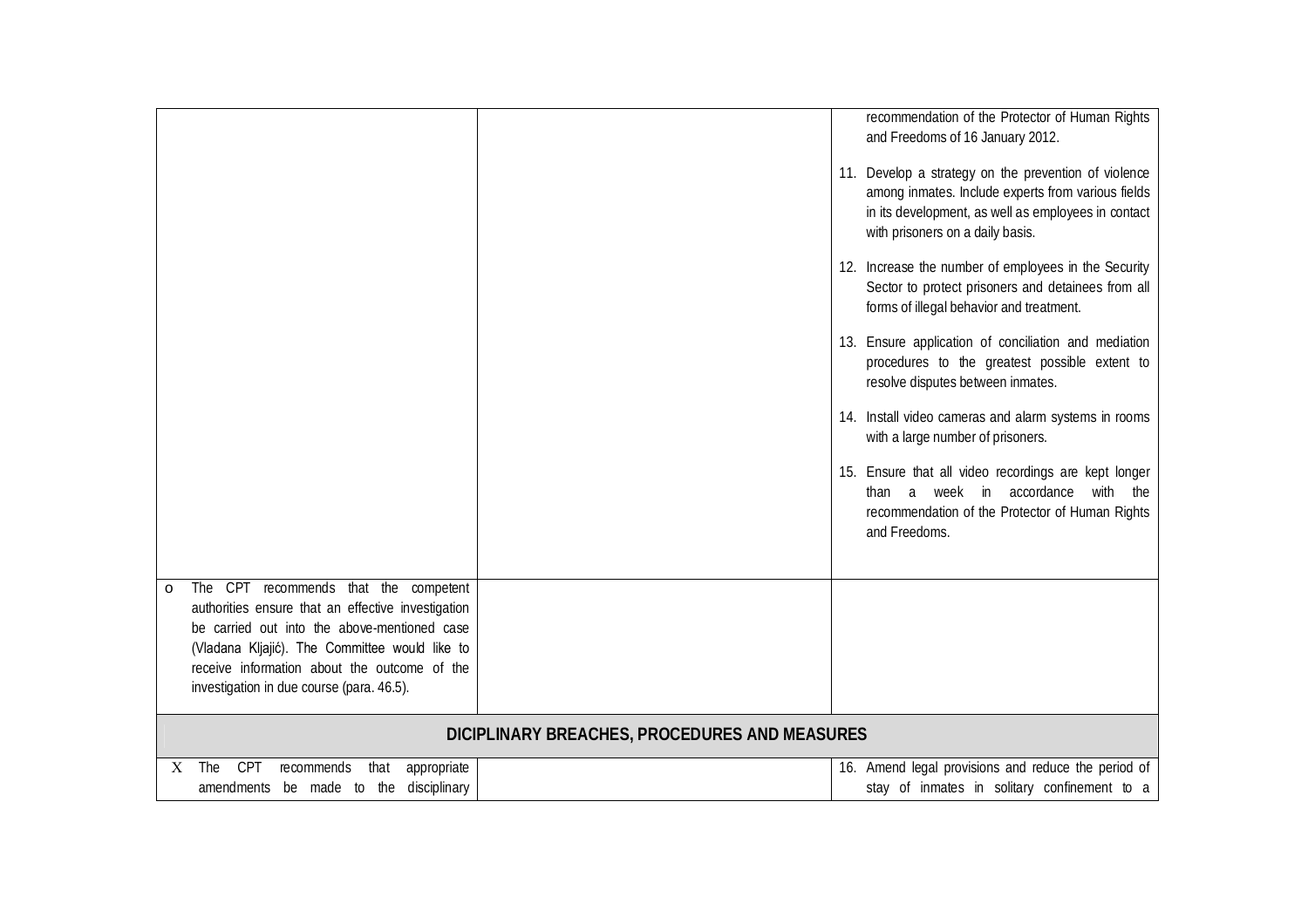| regulations <sup>2</sup> . (76)                                                                                                                                                                                                                                                                                                                                 | maximum of 21 days.                                                                                                                                                                                                                                                                 |
|-----------------------------------------------------------------------------------------------------------------------------------------------------------------------------------------------------------------------------------------------------------------------------------------------------------------------------------------------------------------|-------------------------------------------------------------------------------------------------------------------------------------------------------------------------------------------------------------------------------------------------------------------------------------|
|                                                                                                                                                                                                                                                                                                                                                                 |                                                                                                                                                                                                                                                                                     |
| The CPT recommends that steps be taken to<br>ensure that the documentation and registers<br>concerning disciplinary sanctions are properly<br>maintained, accurately record the times of<br>beginning and ending of the measure, and reflect<br>all other aspects of custody (in particular, the<br>precise location where a prisoner has been held).<br>(77.2) | 17. All paperwork relating to disciplinary procedure<br>must be documented orderly, while the charges<br>and the decision must be delivered to prisoners<br>together with the instruction on legal remedy.<br>Provide proof of orderly delivery.                                    |
| The Committee also recommends that prisoners<br>Χ<br>upon whom a disciplinary sanction is imposed<br>always be given a copy of the disciplinary<br>decision, informing them about the reasons for the<br>decision and the avenues for lodging an appeal.<br>(77.3)                                                                                              |                                                                                                                                                                                                                                                                                     |
| <b>CPT</b><br>that disciplinary<br>$X$ The<br>must stress<br>punishment of prisoners should not include a<br>total prohibition of family contacts[39] and that<br>any restrictions on family contacts as a form of<br>punishment should be used only where the<br>offence relates to such contacts. (80)                                                        | 18. Ensure that persons serving a sentence of solitary<br>confinement have the right to visits from family<br>members and other close persons.                                                                                                                                      |
| The CPT reiterates its recommendation that<br>X<br>immediate steps be taken to enable all prisoners<br>placed in disciplinary cells to take at least one<br>hour of daily outdoor exercise.<br>$X$ Further, the exercise yards should be provided                                                                                                               | 19. Bearing in mind the results of the survey among<br>prisoners who spent time in solitary confinement,<br>ensure that all persons held in solitary confinement<br>have the right to stay in fresh air for a minimum<br>period of one hour per day, in accordance with the<br>law. |

and the CPT's view, the existing maximum period of 30 days for placement in a disciplinary cell in relation to a given offence is already very high, in particular if this entails solitary entails solitary and the CPT's vi confinement; under no circumstances should such a period of placement in a disciplinary cell be prolonged without there being an interruption.", paragraph 76. of the Report on the visit to Montenegro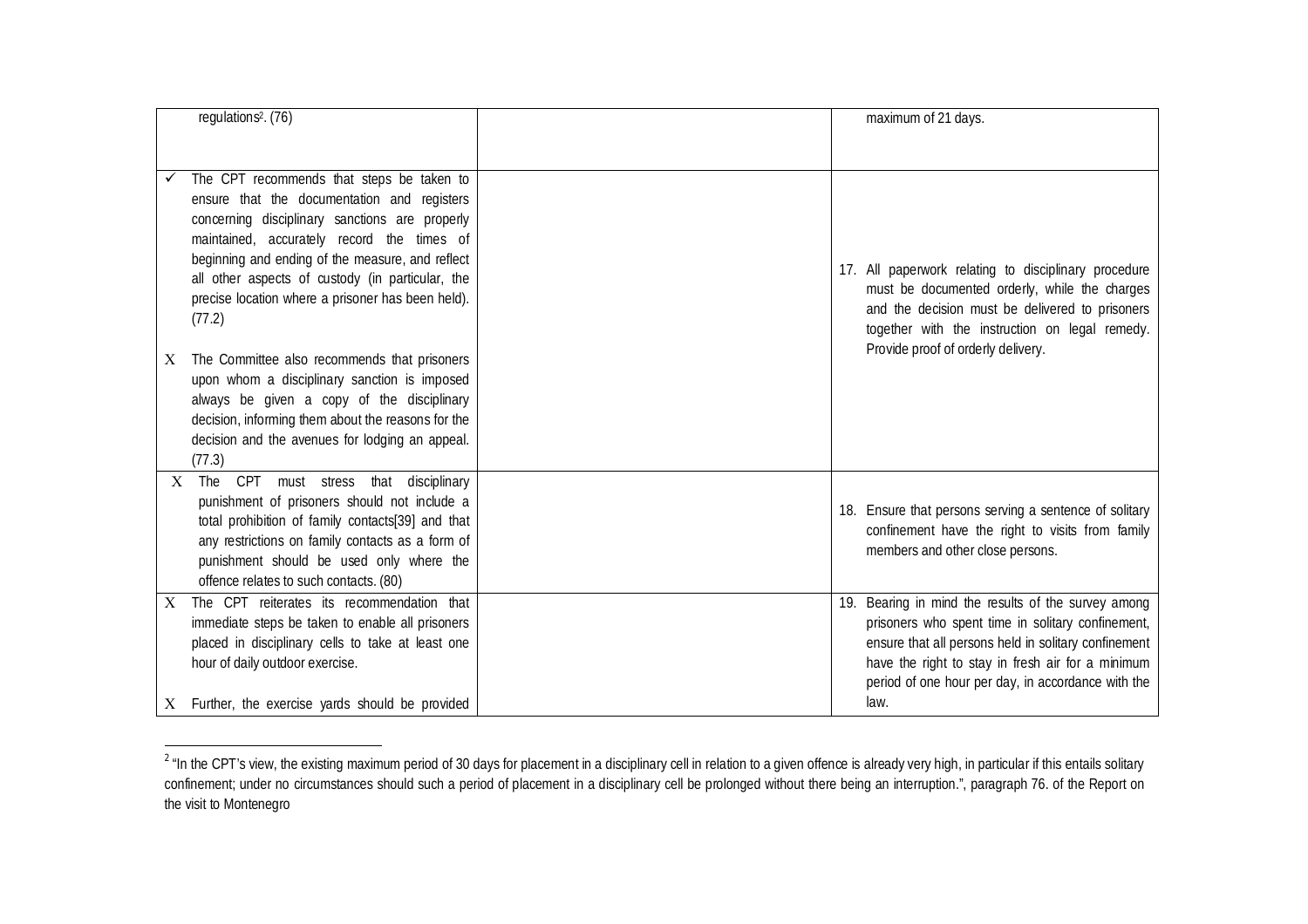| with shelter against inclement weather. (79.4)                                                                                                                                                                                      |                                                                                                                                                                                                                                                                                                                                                                                                                                                         |
|-------------------------------------------------------------------------------------------------------------------------------------------------------------------------------------------------------------------------------------|---------------------------------------------------------------------------------------------------------------------------------------------------------------------------------------------------------------------------------------------------------------------------------------------------------------------------------------------------------------------------------------------------------------------------------------------------------|
| Steps should also be taken to ensure that<br>O<br>prisoners placed in disciplinary cells are offered<br>access to reading matter. (79)                                                                                              |                                                                                                                                                                                                                                                                                                                                                                                                                                                         |
|                                                                                                                                                                                                                                     | 20. Ensure that decisions on solitary confinement be<br>delivered to all inmates before they are sent there,<br>and that only exceptionally inmates are sent to<br>solitary confinement prior to receiving the decision.                                                                                                                                                                                                                                |
|                                                                                                                                                                                                                                     | 21. When imposing a disciplinary measure of solitary<br>confinement after a convicted person has<br>committed three minor violations of the House<br>Rules, the Head of prison should be particularly<br>vigilant and not allow this measure to be the<br>subject of abuse and type of pressure imposed on<br>prisoners, as it leaves the possibility of arbitrary<br>interpretation of minor violations of the House<br>Rules by the security service. |
|                                                                                                                                                                                                                                     | 22. Ensure that in each case a person sent to solitary<br>confinement has a direct contact with a doctor<br>before being sent to solitary confinement.                                                                                                                                                                                                                                                                                                  |
|                                                                                                                                                                                                                                     | 23. Ensure that the decision on the capability for<br>solitary confinement is not decided by the doctor,<br>who is regularly in charge of a prisoner's health<br>against whom disciplinary procedure is undertaken.                                                                                                                                                                                                                                     |
| The CPT recommends that the Montenegrin authorities<br>take steps to ensure that:<br>A prisoner who is transferred from one<br>X<br>establishment to another and placed under<br>conditions of disciplinary confinement is informed | the<br><b>CPT</b><br>24. Ensure<br>implementation<br>0f<br>recommendation on the right to appeal regarding<br>the transfer by specifying regulations as well as in<br>practice. Decisions on transfer must include the<br>basis and reasons for transfer of the sentenced                                                                                                                                                                               |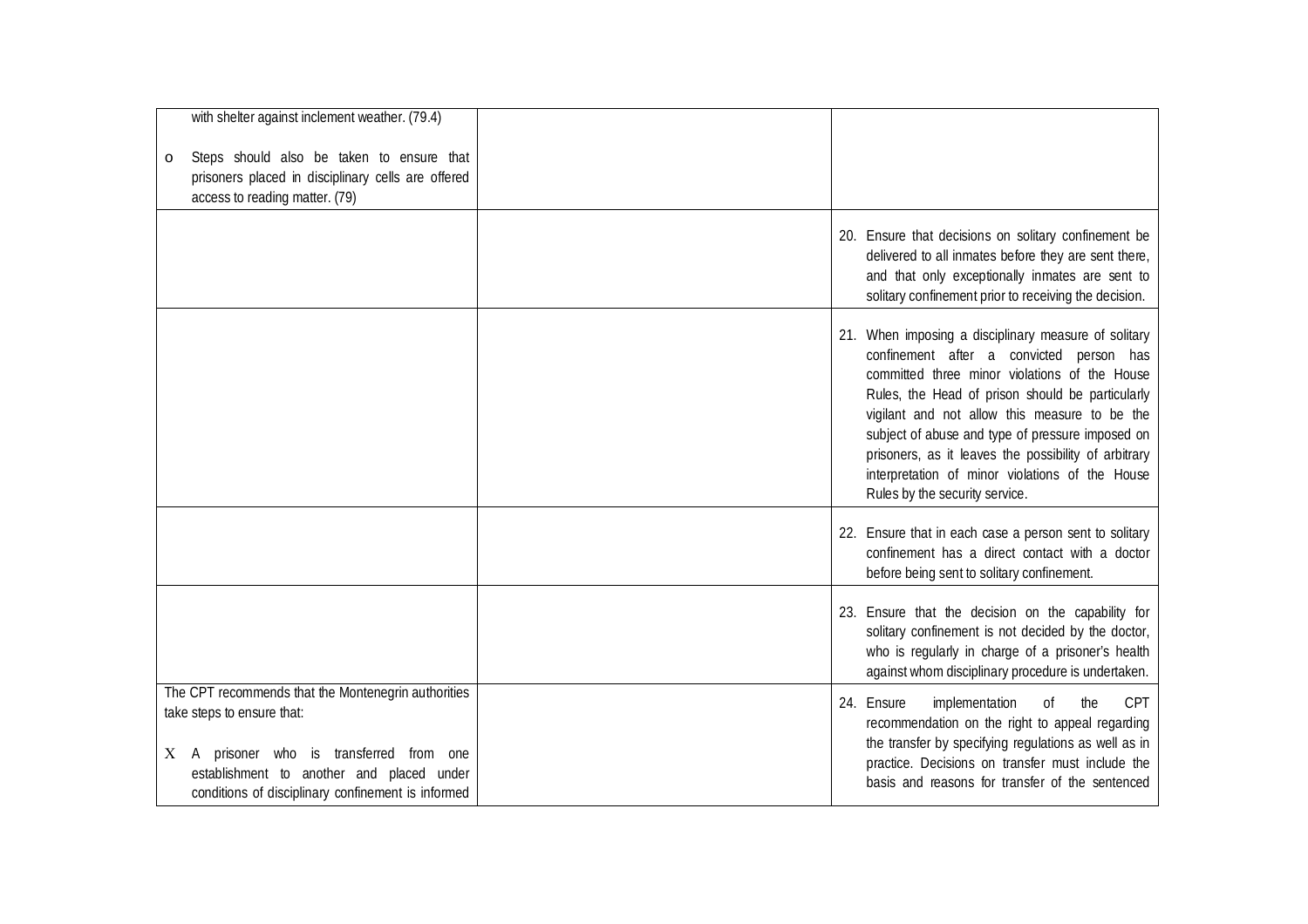| X<br>$\circ$ | in writing of the reasons for that measure (it being<br>understood that the reasons given could exclude<br>information<br>which security<br>requirements<br>reasonably justify withholding from the prisoner);<br>A prisoner in respect of whom such a measure is<br>envisaged is given an opportunity to express his<br>views on the matter;<br>The placement of a prisoner in segregation is for<br>as short a period as possible and is reviewed at<br>least every three months, with a view to re-<br>integrating the prisoner into the mainstream prison<br>population. (78) |  | person as well as the instruction on legal remedy.<br>25. Lay down the principle that isolation and transfer of<br>a prisoner should take the shortest possible time,<br>and that these decisions are reviewed every month<br>or at least every three months, as recommended<br>by the CPT.                                                                                                                                                                                                        |
|--------------|-----------------------------------------------------------------------------------------------------------------------------------------------------------------------------------------------------------------------------------------------------------------------------------------------------------------------------------------------------------------------------------------------------------------------------------------------------------------------------------------------------------------------------------------------------------------------------------|--|----------------------------------------------------------------------------------------------------------------------------------------------------------------------------------------------------------------------------------------------------------------------------------------------------------------------------------------------------------------------------------------------------------------------------------------------------------------------------------------------------|
|              |                                                                                                                                                                                                                                                                                                                                                                                                                                                                                                                                                                                   |  | 26. For the purpose of legal certainty, specify the<br>deadline for the adoption of this decision -<br>immediately or, exceptionally, if the safety reasons<br>require so, no later than 24 hours after the transfer<br>or isolation has started. In case the decision is not<br>adopted within the prescribed period, provide for<br>the possibility of immediate initiation of an<br>administrative procedure, or no later than 30 days<br>from the beginning of implementation of a<br>measure. |
|              |                                                                                                                                                                                                                                                                                                                                                                                                                                                                                                                                                                                   |  | 27. Amend the Law on the Enforcement of Penal<br>Sanctions to provide for all guarantees of<br>procedural fairness contained in the European<br>Prison Rules.                                                                                                                                                                                                                                                                                                                                      |
|              |                                                                                                                                                                                                                                                                                                                                                                                                                                                                                                                                                                                   |  | 28. It is recommended to extend the deadline of 3 days<br>for court protection (initiation of an administrative                                                                                                                                                                                                                                                                                                                                                                                    |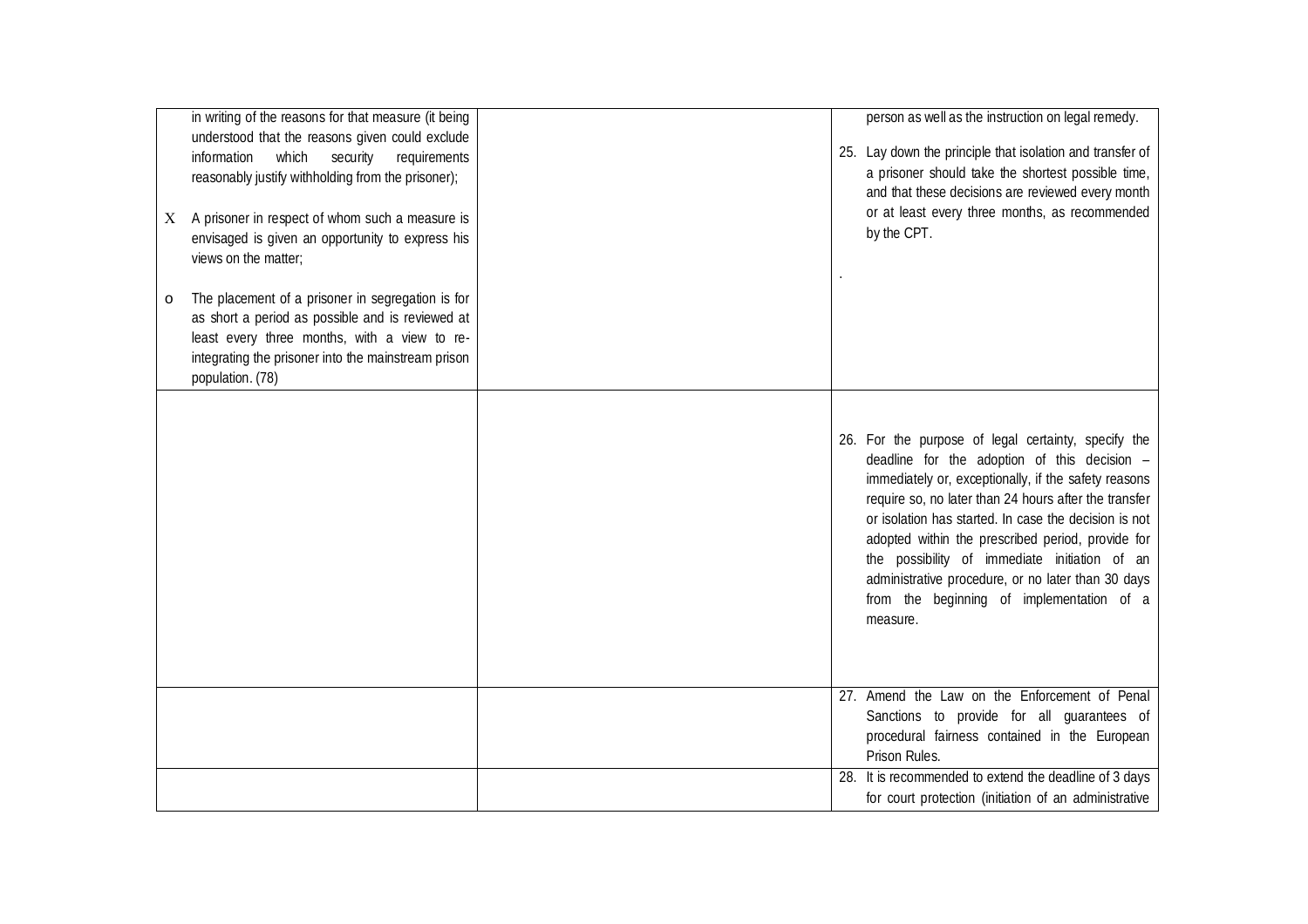| dispute) to at least 7 days, since persons deprived       |
|-----------------------------------------------------------|
| of liberty are in a more difficult position to conduct    |
| trials as compared to free individuals, who are           |
| entitled to a considerably longer deadline of 30          |
|                                                           |
| days.                                                     |
| 29. Inform prisoners on the conditions for access to      |
| free legal aid pursuant to the Law on Free Legal          |
| Aid. Amend this law to enable the prisoners of            |
| lower socioeconomic status to have access to free         |
| and impartial legal assistance in disciplinary            |
| procedures against them.                                  |
| 30. Ensure that all prisoners be<br>timely and            |
| continuously informed of their<br>rights and              |
| obligations.                                              |
| 31. All inmates must be familiar with the contents of the |
| House Rules and ZIKS Administration must make it          |
| available to prisoners. Ideally provide the House         |
| Rules in the form of a brochure that would be             |
| delivered to every convicted person on admission.         |
| In the meantime, ensure that the prison library has       |
| enough copies of the House Rules, which can be            |
| handed out to convicted persons upon request.             |
| IFor the needs of foreign prisoners who do not            |
| understand the language, provide for translation of       |
| the House Rules into several languages.                   |
| 32. In case of self-injury, examine mental condition of   |
|                                                           |
| the convicted person and subject the person to a          |
| proper medical treatment, if necessary.                   |
| Accordingly, legal provisions that treat self-injury      |
| solely as a disciplinary offense subject to sanctions     |
| should be amended. Also, the Law on the                   |
| Enforcement of Penal Sanctions should specify             |
| that in case of self-injury a medical opinion must be     |
| obtained prior to the commencement of a                   |
| disciplinary procedure.                                   |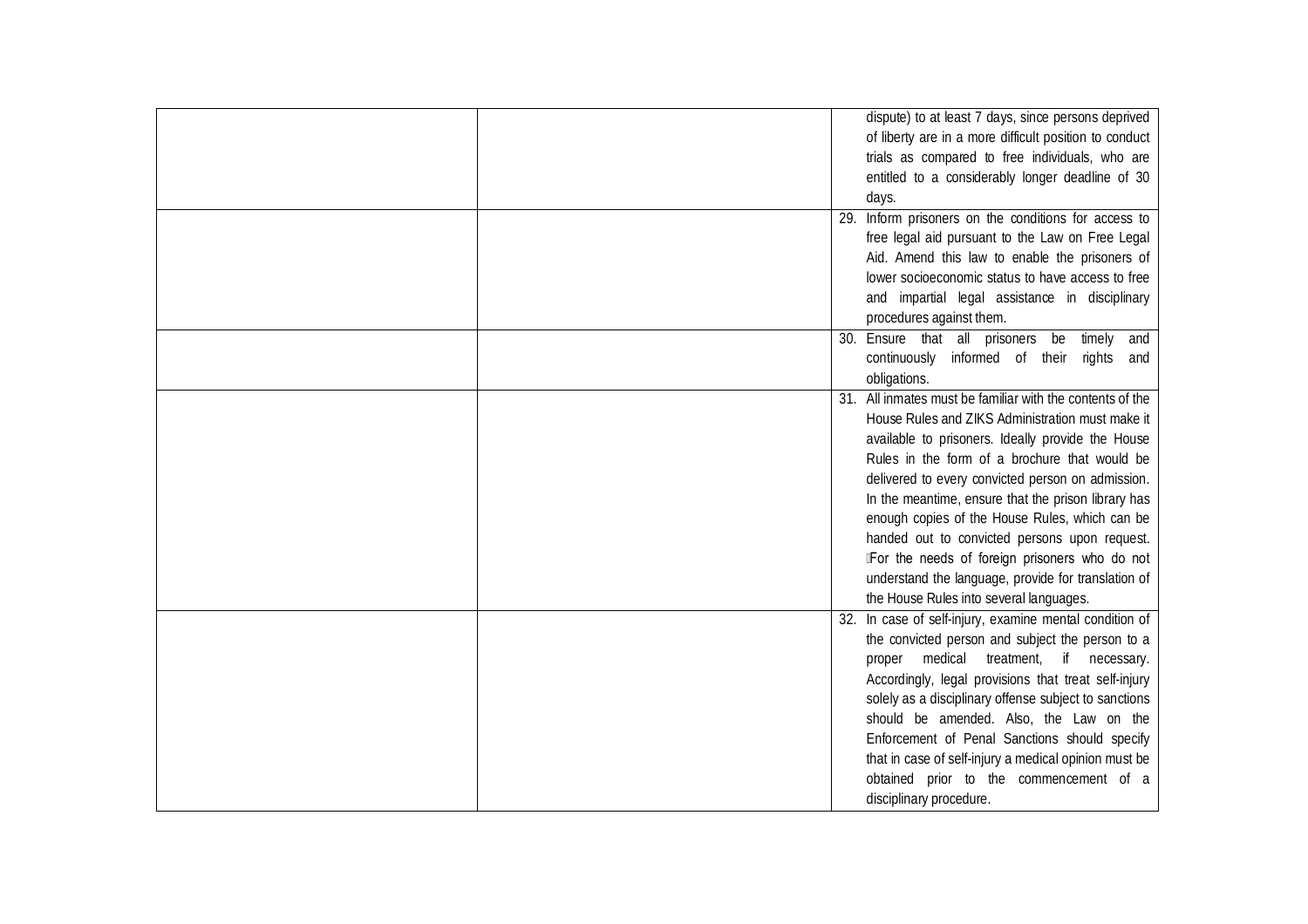|                                                                                                                                                                                                               |                                                                                                                                                                                                                                            | 33. Encourage peaceful resolution of disputes among<br>inmates in all ZIKS units.                                                                                                                                                                                                             |  |
|---------------------------------------------------------------------------------------------------------------------------------------------------------------------------------------------------------------|--------------------------------------------------------------------------------------------------------------------------------------------------------------------------------------------------------------------------------------------|-----------------------------------------------------------------------------------------------------------------------------------------------------------------------------------------------------------------------------------------------------------------------------------------------|--|
|                                                                                                                                                                                                               | <b>ACCOMODATION CONDITIONS</b>                                                                                                                                                                                                             |                                                                                                                                                                                                                                                                                               |  |
| Further steps should be taken to<br>pursue<br>X<br>the refurbishment programme, in particular in unit<br>A. (54)                                                                                              |                                                                                                                                                                                                                                            | 34. It is necessary to urgently renovate and expand<br>unit A within the Institution for sentenced prisoners<br>(e.g. add new floor).                                                                                                                                                         |  |
| CPT recommends that the Montenegrin authorities take<br>steps to:                                                                                                                                             |                                                                                                                                                                                                                                            | 35. Take measures to address the problem of<br>overcrowding and achieve compliance with<br>European standards. Prescribe a minimum<br>standard of 4 m <sup>2</sup> of free space per prisoner, in<br>accordance with the international standard and<br>comply with this standard in practice. |  |
| Significantly reduce the occupancy level in the<br>$\circ$<br>cells at the Remand Prison in Podgorica, the<br>objective being to comply with the standard of 4<br>m <sup>2</sup> of living space per prisoner | Management of the Institution for ZIKS should provide<br>$\circ$<br>conditions for fulfillment of the national regulation,<br>ratified international agreements, and generally<br>accepted regulations of the international laws regarding | Montenegro needs additional prison complex with<br>enough capacities.                                                                                                                                                                                                                         |  |
| Ensure that every prisoner has a bed and<br>$\circ$                                                                                                                                                           | the persons deprived of liberty i.e. to ensure respect of<br>their rights.                                                                                                                                                                 | 36. In accordance with the plan construct a new prison<br>for long sentences in Podgorica.                                                                                                                                                                                                    |  |
| appropriate bedding;<br>Undertake a rolling refurbishment of the cells. (58)<br>O                                                                                                                             | The Protector recommends accommodation capacities<br>to be increased in order to enable adequate<br>accommodation and living conditions for imprisoned<br>persons.                                                                         | Bring down inadequate shacks within the so-called<br>37.<br>"Economy" (unit E) and build new facilities to<br>accommodate inmates.                                                                                                                                                            |  |
| In their letter dated from 14 November 2008, the<br>✓<br>Montenegrin authorities stated that the cells in<br>question had been refurbished, their doors had                                                   |                                                                                                                                                                                                                                            | 38. In accordance with the plan construct the Special<br>Hospital.                                                                                                                                                                                                                            |  |
| been removed and exercise equipment had been<br>installed in the cells. (79)                                                                                                                                  |                                                                                                                                                                                                                                            | Regarding the unit A                                                                                                                                                                                                                                                                          |  |
|                                                                                                                                                                                                               |                                                                                                                                                                                                                                            | 39. Provide the required bedding, including<br>pillows and pillow cases, which would be                                                                                                                                                                                                       |  |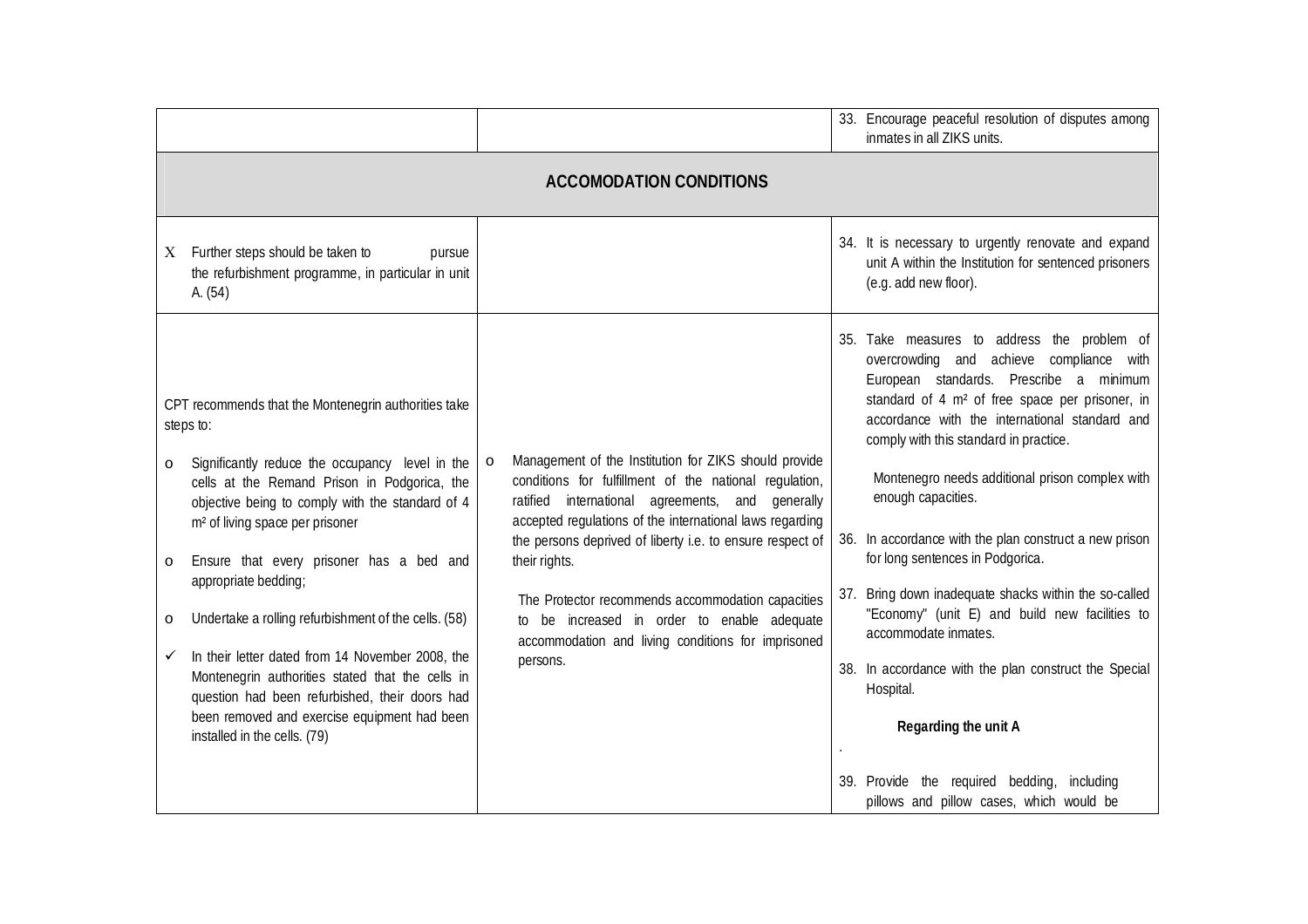|  | available to each prisoner. Information on the<br>possibilities of using prison bedding must be<br>made available to all prisoners and<br>detainees.                                                           |
|--|----------------------------------------------------------------------------------------------------------------------------------------------------------------------------------------------------------------|
|  | 40. If the prisoners choose to clean their clothes<br>or bedding themselves, provide for the<br>possibility of drying the clothes in a separate<br>room, so that it is not done in the rooms they<br>sleep in. |
|  | 41. It is necessary to reconstruct Unit A (for<br>example extra floor can be added) to reduce<br>the occupancy level in the cells.                                                                             |
|  | 42. Take better care of hygiene in sanitary<br>facilities and provide new sanitary equipment.                                                                                                                  |
|  | 43. Provide adequate heating and cooling.                                                                                                                                                                      |
|  | 44. Install video surveillance in the office for<br>educators. (applicable for complete ZIKS<br>complex).                                                                                                      |
|  | 45. Designate a separate room for smokers and<br>set smoking ban sings in all the hallways and<br>bedrooms.                                                                                                    |
|  | 46. Inform all detained and imprisoned persons of their<br>right to prison bedding, as well as the right to have<br>their personal or prison bedding regularly washed<br>in the laundry room.                  |
|  | <b>Regarding unit B</b>                                                                                                                                                                                        |
|  | 47. Install central heating in official premises.                                                                                                                                                              |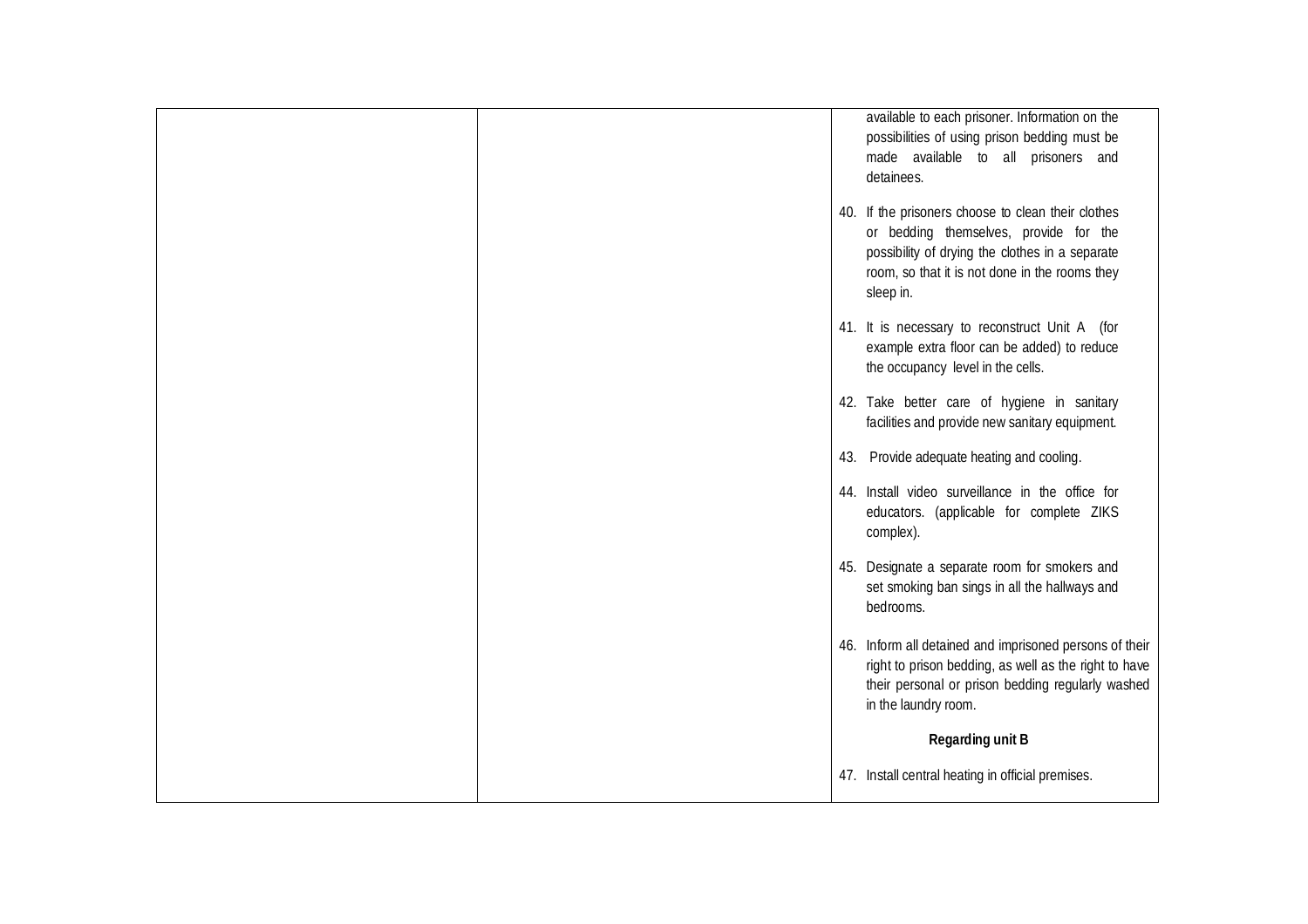|  | <b>Regarding unit C</b>                                                                                                                                   |
|--|-----------------------------------------------------------------------------------------------------------------------------------------------------------|
|  | 48. Provide new showerheads and prevent their<br>destruction.                                                                                             |
|  | 49. Construct shelter against inclement weather<br>in the yard and provide sports equipment.                                                              |
|  | 50. Take more care about the prison equipment<br>and its destruction and introduce prisoners<br>with the House Rules on these issues.                     |
|  | <b>Regarding unit D</b>                                                                                                                                   |
|  | 51. Enable the use of prison bedding;                                                                                                                     |
|  | 52. Make available information on the use of the<br>laundry room;                                                                                         |
|  | 53. Assess the problem of overcrowded rooms.                                                                                                              |
|  | Regarding the semi-open unit                                                                                                                              |
|  | 54. Provide laser equipment<br>for<br>video<br>surveillance.                                                                                              |
|  | 55. Bring down dilapidated shacks and build<br>new ones, in accordance with the standards,<br>which would have more beds and better<br>living conditions. |
|  | 56. Expand the green garden and farm.                                                                                                                     |
|  | Regarding the Prison for short-term<br>sentences                                                                                                          |
|  | 57. Constructing additional premises of about<br>50 m <sup>2</sup> next to the existing facilities would                                                  |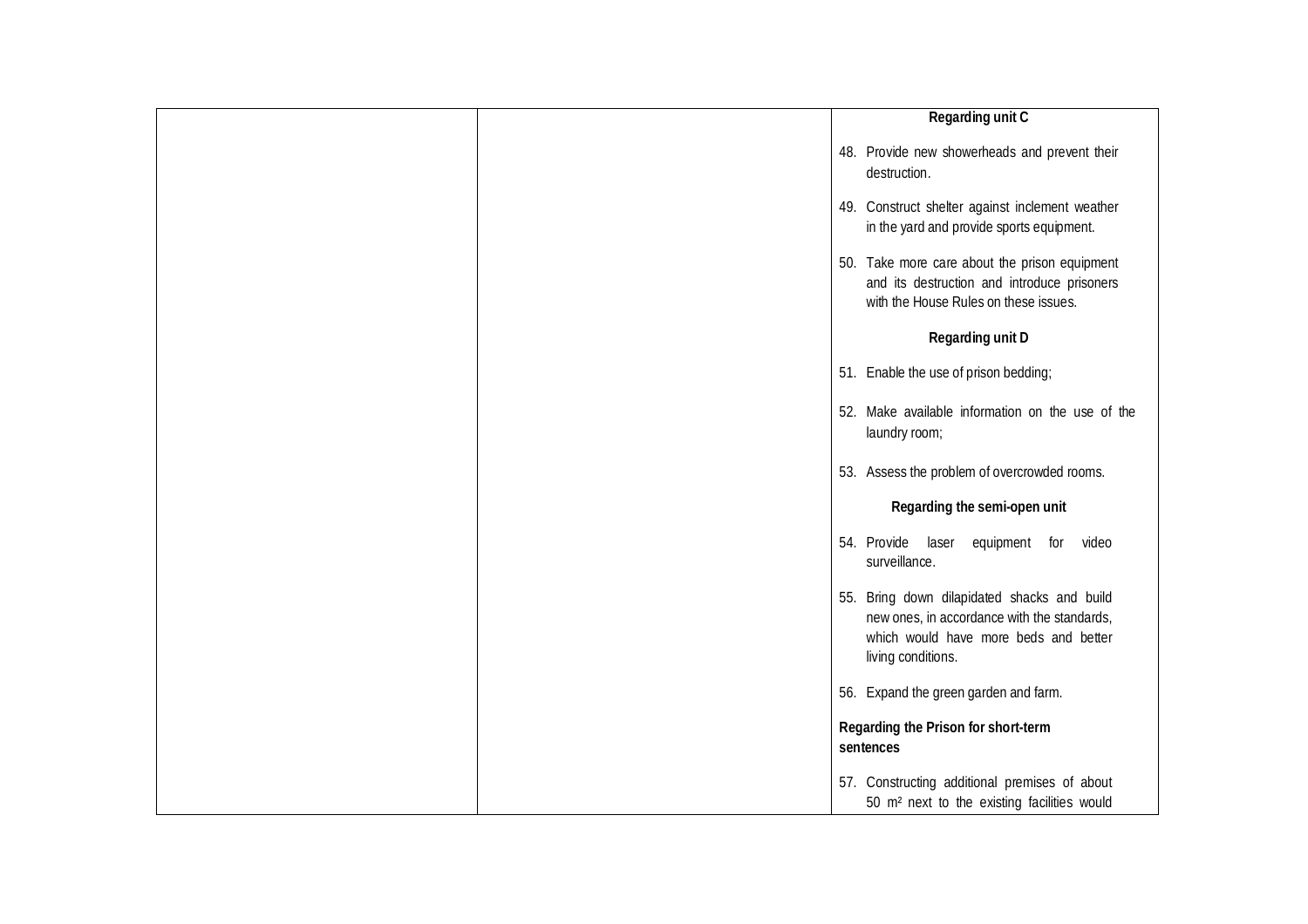| considerably help in avoiding overcrowding<br>and thus complying with international<br>standards regarding the placement and<br>conditions of stay of sentenced persons.                                                                             |
|------------------------------------------------------------------------------------------------------------------------------------------------------------------------------------------------------------------------------------------------------|
| 58. Provide a library.                                                                                                                                                                                                                               |
| 59. Take out excess beds from the room for<br>foreign inmates in order to make more<br>space.                                                                                                                                                        |
| 60. Construct shelter against inclement weather<br>in the yard.                                                                                                                                                                                      |
| <b>Podgorica Remand Prison</b>                                                                                                                                                                                                                       |
| 61. Construct a new building of the Remand Prison,<br>which would have rooms with fewer beds,<br>complying with the standard of 4 m <sup>2</sup> , and<br>provide a living area with computers and other<br>options for activities outside the cell. |
| 62. Until the new prison building is constructed,<br>renovate the existing accommodation capacities<br>and paint all the rooms.                                                                                                                      |
| 63. Additionally, renovate rooms that are not<br>currently used.                                                                                                                                                                                     |
| 64. Provide non-transparent shower curtains in<br>bathrooms in the female part of the Remand<br>Prison to ensure privacy of female detainees.                                                                                                        |
| 65. Adapt special rooms for solitary confinement in<br>Podgorica Remand Prison.                                                                                                                                                                      |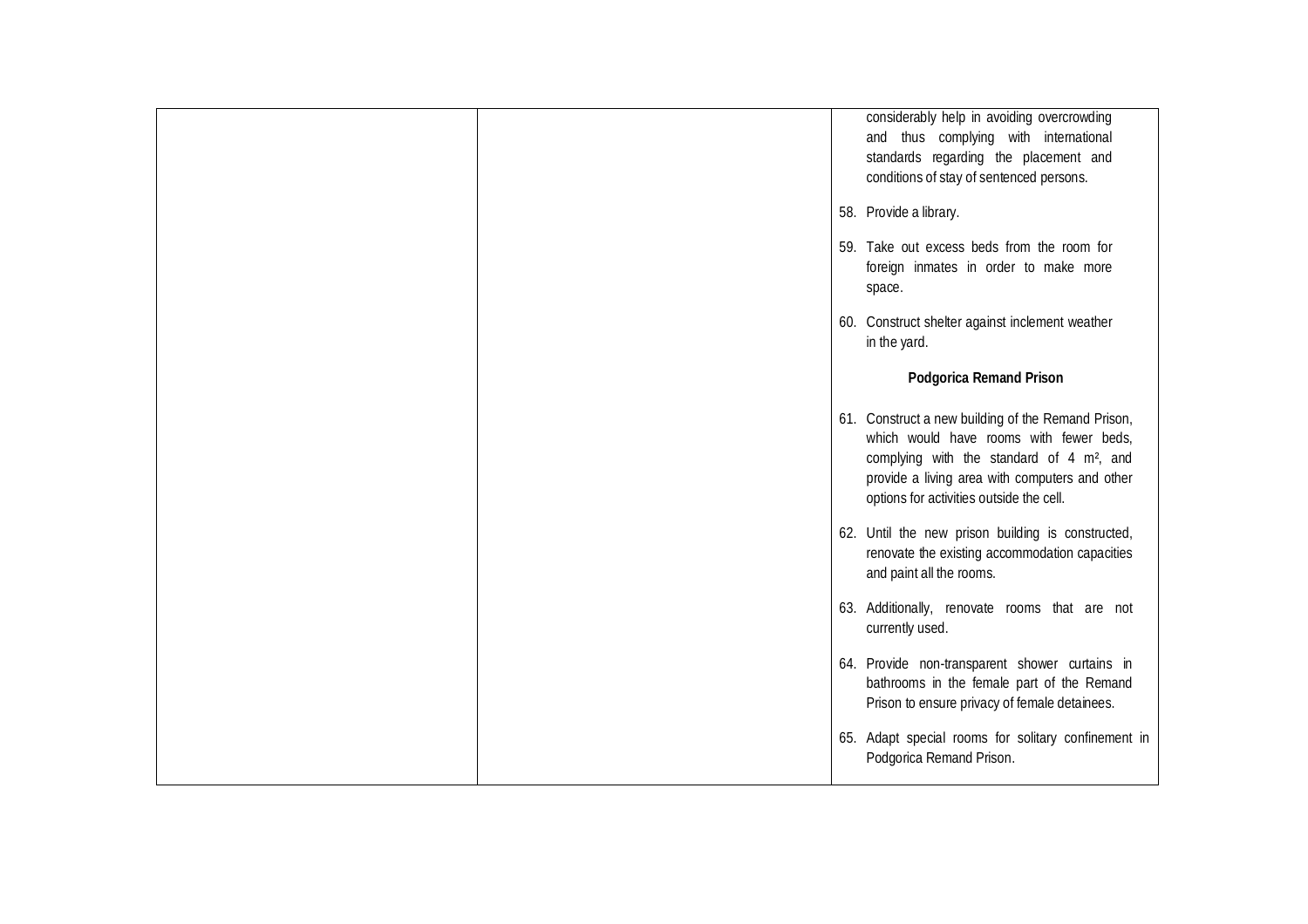| The CPT trusts that the Montenegrin authorities will do<br>their utmost to ensure that the construction of the new<br>prison in Bijelo Polje is completed on time. In the<br>meantime, the Committee recommends that urgent                                                                                            | <b>Bijelo Polje</b>                                                                                                                                                          |
|------------------------------------------------------------------------------------------------------------------------------------------------------------------------------------------------------------------------------------------------------------------------------------------------------------------------|------------------------------------------------------------------------------------------------------------------------------------------------------------------------------|
| steps be taken to:                                                                                                                                                                                                                                                                                                     | 66. In accordance with the plan construct a new<br>building for Bijelo Polje Prison.                                                                                         |
| improve toilet and shower arrangements for<br>X<br>sentenced prisoners;                                                                                                                                                                                                                                                | 67. Until a new prison building in Bijelo Polje is<br>constructed, it is of priority to build additional<br>rooms - living room and disciplinary cells for                   |
| ensure that all cells are appropriately heated for<br>the season;                                                                                                                                                                                                                                                      | prisoners.                                                                                                                                                                   |
| provide newly arrived prisoners with bed linen and<br>personal hygiene items. (59)                                                                                                                                                                                                                                     | 68. Renovate bathrooms and toilets in the<br>prison for convicted persons and maintain<br>hygiene.                                                                           |
| The Committee also trusts that the deficiencies<br>X<br>observed in the disciplinary cells at Bijelo Polje<br>Prison will be avoided in the new prison building.<br>In this connection, the CPT recommends that call<br>bells be installed in the disciplinary cells at the<br>latter establishment. (79)              | 69. Provide adequate space for prisoners to<br>take walks, with a shelter from inclement<br>weather, especially bearing in mind that<br>prisoners do not have a living room. |
| The delegation was informed of plans to refurbish<br>$\circ$<br>more workshops (the aim being to engage up to<br>80% of inmates in work activities), extend the farm<br>within the establishment's perimeter and build a<br>greenhouse for growing vegetables, set up a<br>computer room and construct a new gym. (52) | 70. Expand farms and build a greenhouse for growing<br>vegetables and flowers.                                                                                               |
| The exercise yards should be provided with<br>X<br>shelter against inclement weather. (79)                                                                                                                                                                                                                             | 71. Set up multiple shelters from inclement weather in<br>all the yards.                                                                                                     |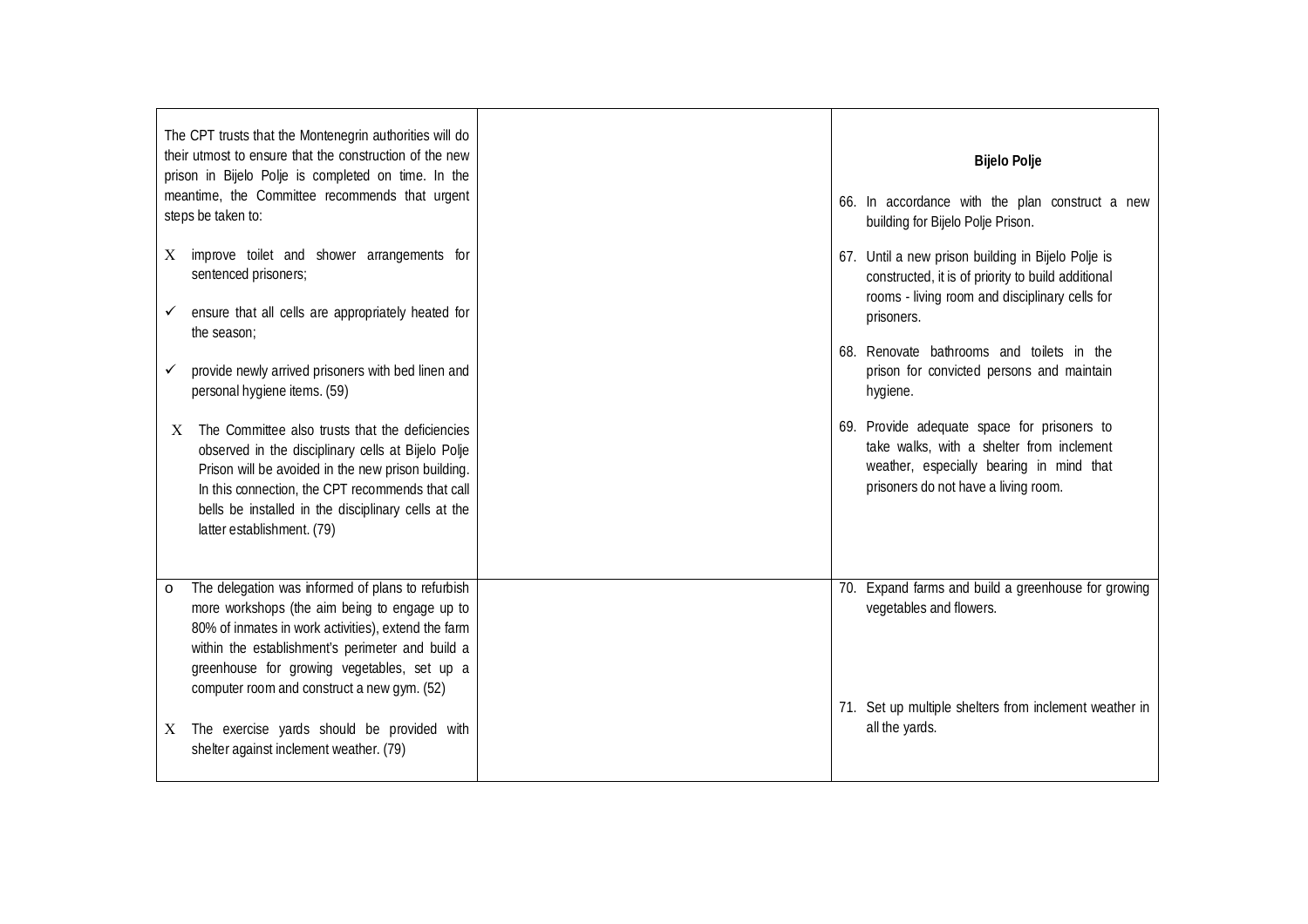| The roots of the problem of overcrowding will<br>$\circ$<br>require the reconsideration of existing law and<br>practice in relation to custody pending trial. In<br>particular, steps should be taken to ensure that<br>the preventive measure of remand in custody is<br>applied to persons facing criminal charges only<br>when this is really necessary.<br>Further, it is axiomatic that any person remanded<br>$\circ$                                                                                                                                                                                                                                                                                                              | 72. Encourage the use of alternative sanctions,                                                                                                                                                                                                                                                                                                                                                                                                                                                                                                                                                                     |
|------------------------------------------------------------------------------------------------------------------------------------------------------------------------------------------------------------------------------------------------------------------------------------------------------------------------------------------------------------------------------------------------------------------------------------------------------------------------------------------------------------------------------------------------------------------------------------------------------------------------------------------------------------------------------------------------------------------------------------------|---------------------------------------------------------------------------------------------------------------------------------------------------------------------------------------------------------------------------------------------------------------------------------------------------------------------------------------------------------------------------------------------------------------------------------------------------------------------------------------------------------------------------------------------------------------------------------------------------------------------|
| in custody should not remain subject to that<br>measure for longer than is strictly necessary. The<br>CPT understands that there are plans to amend<br>the CCP in relation to pre-trial detention. The<br>Committee recommends that the examination of<br>these proposals be considered a priority, the aim<br>being to shorten the length of court proceedings in<br>criminal cases and to circumscribe more closely<br>the circumstances in which recourse can be had<br>to the preventive measure of remand in custody.<br>(43)                                                                                                                                                                                                       | particularly work in common interest, in order to<br>reduce the number of convicted persons serving<br>their sentences in prison.                                                                                                                                                                                                                                                                                                                                                                                                                                                                                   |
| In the CPT's view, if, exceptionally, juveniles are<br>X<br>held in an institution for adults, they must always<br>be accommodated separately from adults, in a<br>distinct unit specifically designed for persons of<br>this age, offering regimes tailored to their needs<br>and staffed by persons trained in dealing with the<br>young. The Committee believes that the risks<br>inherent in<br>juvenile<br>prisoners<br>sharing<br>accommodation with adult prisoners are such that<br>this should not occur. Given the small number of<br>juvenile prisoners in Montenegro, arrangements<br>might be made to accommodate remand and<br>sentenced juvenile prisoners together in a<br>specialized unit for juveniles; this would be | 73. As a rule, provide separate accommodation for<br>minors in detention and juvenile prison from that of<br>adults, either by establishing special facilities or<br>adapting premises in the existing facilities. Provide<br>special treatment for minors.<br>74. Develop brochures on the placement of juveniles in<br>ZIKS. Make transparent all information relating to<br>the regime that will in future be carried out in<br>relation to prisoners or detainees who are minors.<br>75. Provide a special prison unit for under-age<br>inmates.<br>76. Provide conditions for full application of the Art. 153 |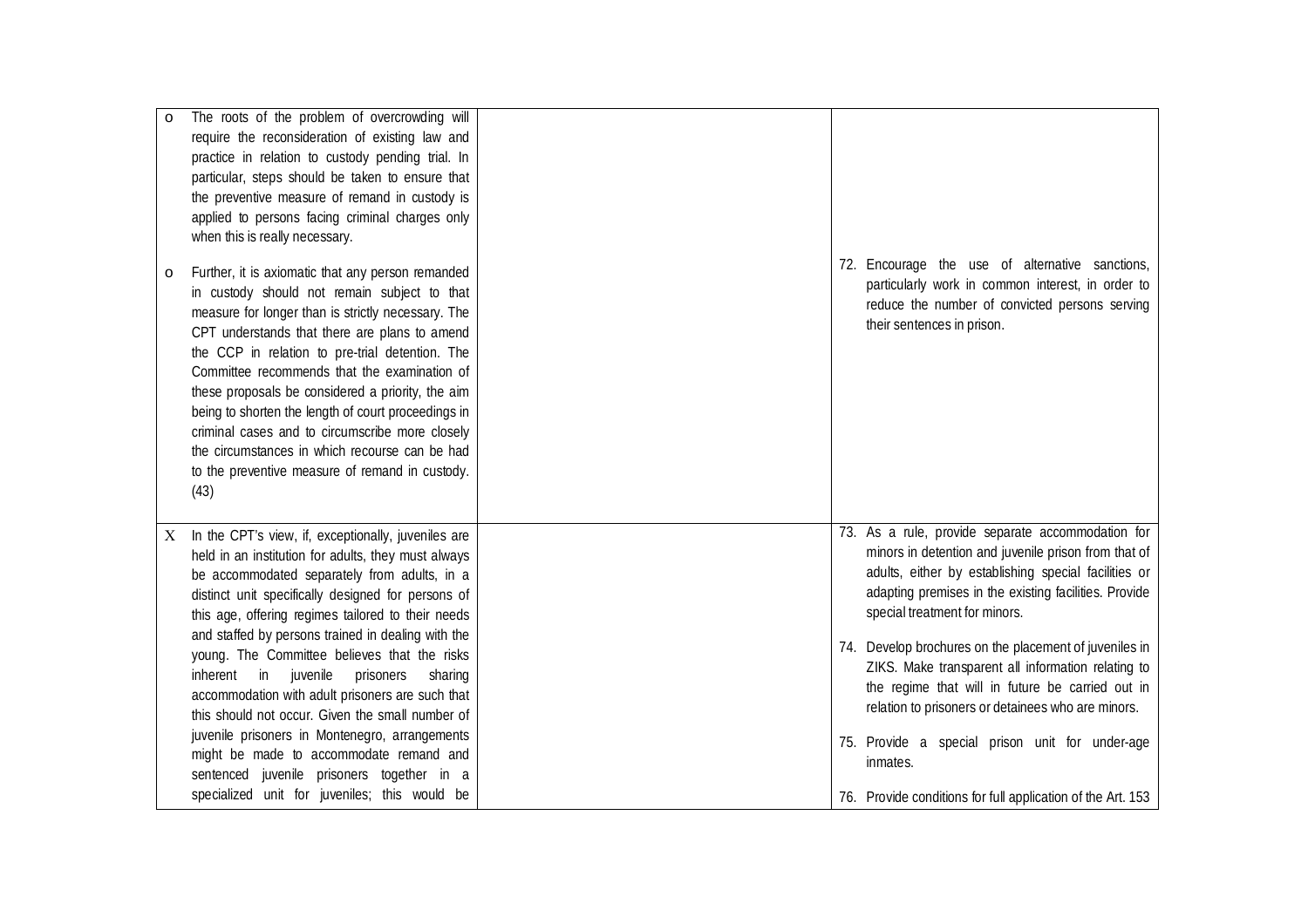| preferable to mixing juveniles with adults. In the    |  | of the House Rules and prevent isolation of             |
|-------------------------------------------------------|--|---------------------------------------------------------|
| case of there being only one juvenile prisoner of     |  | under-age inmates with their inclusion in diverse       |
| the respective sex, to avoid isolation, he/she        |  | activities in compliance with the article 154 and 155   |
| should be offered opportunities to participate in     |  | of the above mentioned House Rules.                     |
| out-of-cell activities with adults, under appropriate |  |                                                         |
| supervision by staff, and should not be left locked   |  |                                                         |
| up alone in a cell for extended periods of time.      |  |                                                         |
| The CPT recommends that the Montenegrin               |  |                                                         |
| authorities take steps in the light of the above      |  |                                                         |
| remarks. (44)                                         |  |                                                         |
|                                                       |  | 77. Have all facilities adapted for persons with        |
|                                                       |  | disabilities                                            |
|                                                       |  |                                                         |
|                                                       |  | 78. Adopt a Rulebook on the treatment of persons with   |
|                                                       |  | disabilities in ZIKS.                                   |
|                                                       |  |                                                         |
|                                                       |  | 79. Adapt a special room for searching people with      |
|                                                       |  | disabilities, to appropriately carry out the            |
|                                                       |  | procedural authority to search a person. Ensure         |
|                                                       |  | that all entrances, doorways and rooms for              |
|                                                       |  | accommodation of prisoners and detainees with           |
|                                                       |  | disabilities be adapted for wheelchair users.           |
|                                                       |  |                                                         |
|                                                       |  | 80. Provide suitable accommodation for prisoners and    |
|                                                       |  | detainees who are wheelchair users.                     |
|                                                       |  |                                                         |
|                                                       |  | 81. Regularly update ZIKS website, publish all by-laws  |
|                                                       |  | governing the operation of the institution, as well as  |
|                                                       |  | updated information on the number of inmates,           |
|                                                       |  | development projects and current events.                |
|                                                       |  |                                                         |
|                                                       |  | 82. Inform all detained and imprisoned persons of their |
|                                                       |  | right to prison bedding, as well as the right to have   |
|                                                       |  | their personal or prison bedding regularly washed       |
|                                                       |  | in the laundry room.                                    |
|                                                       |  |                                                         |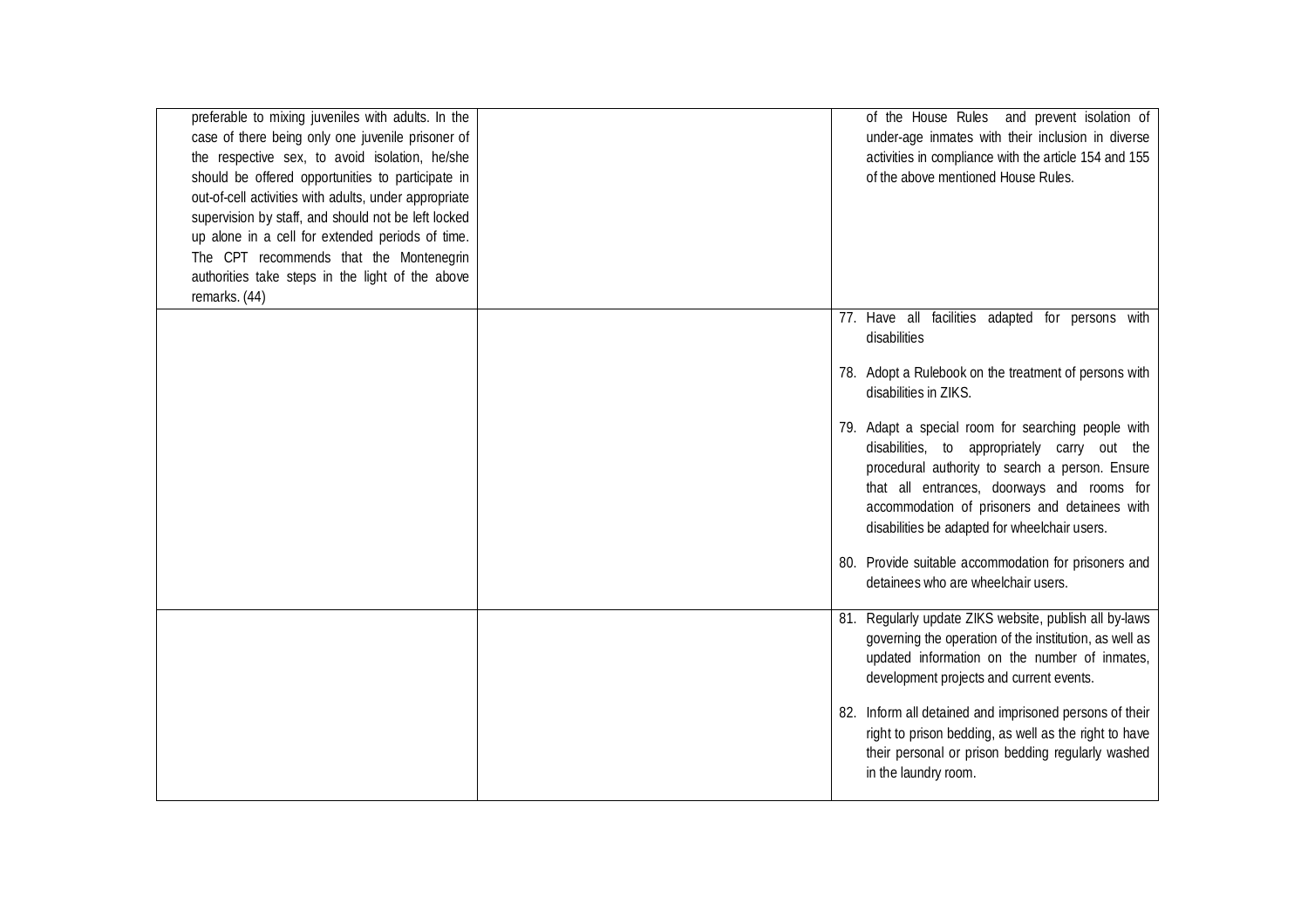|  | 83. Considering that the inmates are allowed to use<br>various household appliances including electronic<br>devices, devices for heating, cooking, gas bottles,<br>etc, their use should be regulated by the House<br>Rules, for the purpose of safe use as well as fire<br>safety. |
|--|-------------------------------------------------------------------------------------------------------------------------------------------------------------------------------------------------------------------------------------------------------------------------------------|
|  | 84. Prohibit smoking, except in designated areas                                                                                                                                                                                                                                    |
|  | 85. Provide a computer room in the units within the<br>Institution for sentenced prisoners.                                                                                                                                                                                         |
|  | 86. Increase number of rooms for conjugal visits and<br>arrange them.                                                                                                                                                                                                               |
|  | 87. Provide air-conditions in laundry rooms and provide<br>laundry with capacities appropriate for the ZIKS.                                                                                                                                                                        |
|  | <b>Disciplinary Department</b>                                                                                                                                                                                                                                                      |
|  | 88. Install call bells in all disciplinary cells.                                                                                                                                                                                                                                   |
|  | 89. Install video surveillance in the remaining cells and<br>the yard intended for walks.                                                                                                                                                                                           |
|  | 90. Provide a bench for sitting, sports equipment,<br>treadmills, etc.                                                                                                                                                                                                              |
|  | <b>Yards within ZIKS</b>                                                                                                                                                                                                                                                            |
|  | 91. The conditions for sports and recreation could be<br>much better, with fewer financial investments<br>(e.g. purchase of table tennis equipment,<br>marking jogging tracks etc).                                                                                                 |
|  | 92. Set up benches in the yard area, in front of the<br>units A, B and D.                                                                                                                                                                                                           |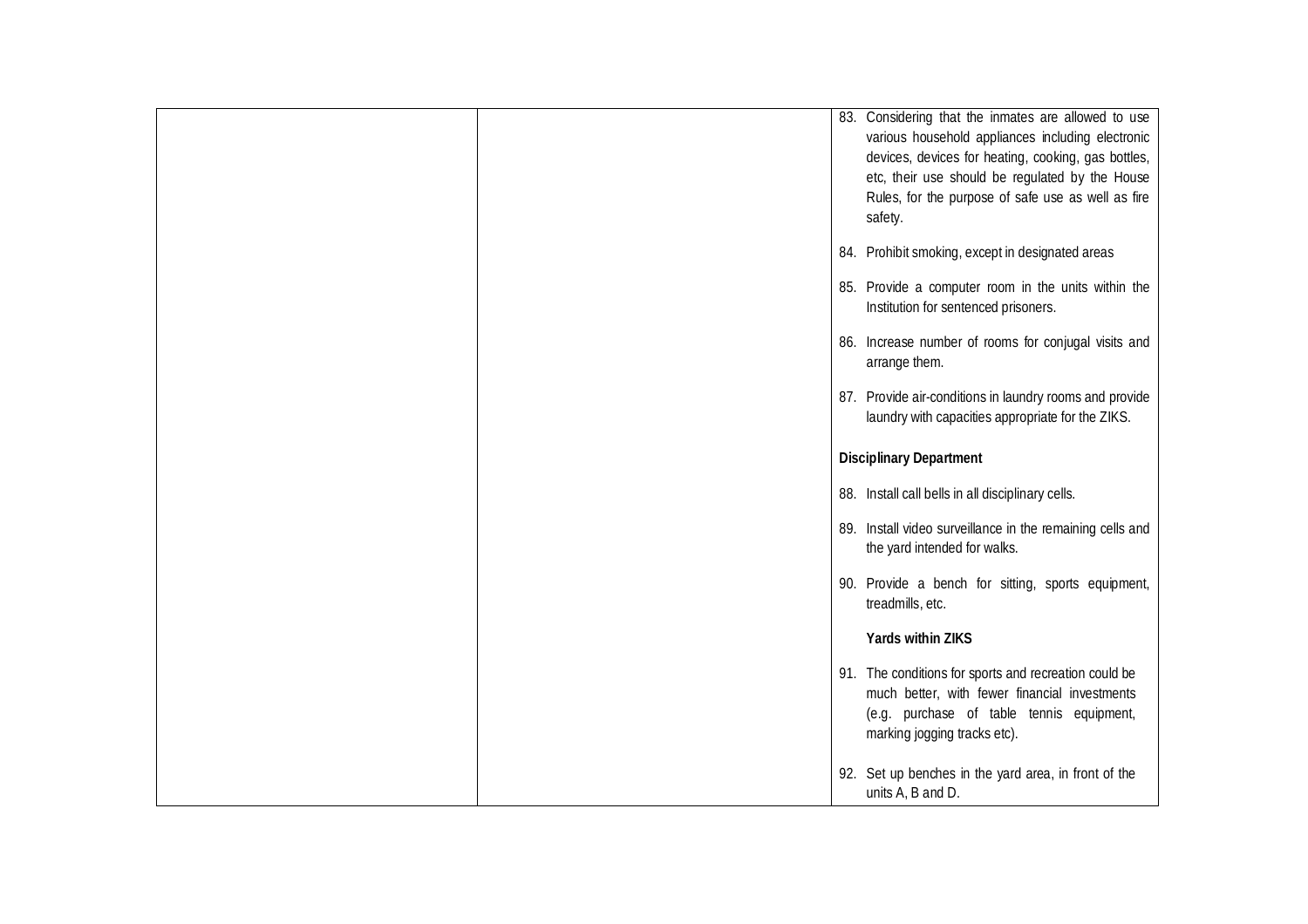|                                                                                                                                                                                                                                                                                                                                                                                                                                                                                                                                                                                             |                            | Kitchen and dining room<br>93. Make additional efforts to inform each prisoner<br>about the possibility of filing a complaint<br>regarding the quality or variety of food.<br>94. Examine the quality of food, given the results<br>of a survey among prisoners.<br>95. Consider the possibility of opening a bakery,<br>where the inmates would be able to train and<br>work. |
|---------------------------------------------------------------------------------------------------------------------------------------------------------------------------------------------------------------------------------------------------------------------------------------------------------------------------------------------------------------------------------------------------------------------------------------------------------------------------------------------------------------------------------------------------------------------------------------------|----------------------------|--------------------------------------------------------------------------------------------------------------------------------------------------------------------------------------------------------------------------------------------------------------------------------------------------------------------------------------------------------------------------------|
|                                                                                                                                                                                                                                                                                                                                                                                                                                                                                                                                                                                             | <b>HEALTH-CARE SERVICE</b> |                                                                                                                                                                                                                                                                                                                                                                                |
| The record drawn up following the medical<br>X<br>examination of newly-arrived prisoners contain:<br>(i) a full account of statements made by the<br>person concerned which are relevant to the<br>examination (including his description of his state<br>of health and any allegations of ill-treatment), (ii)<br>a full account of objective medical findings based<br>on a thorough examination, and (iii) the doctor's<br>conclusions in the light of (i) and (ii), indicating<br>the degree of consistency between any<br>allegations made and the objective medical<br>findings (20). |                            | 96. Medical findings after recording injuries should<br>all necessary<br>information,<br>contain<br>as<br>recommended by the CPT.                                                                                                                                                                                                                                              |
| Whenever injuries are recorded by a doctor,<br>$\mathbf{X}$<br>which are consistent with allegations of ill-<br>treatment made by a detained person, the record<br>should be systematically brought to the attention                                                                                                                                                                                                                                                                                                                                                                        |                            | 97. Such record should be systematically brought to<br>the attention of the relevant prosecutor.                                                                                                                                                                                                                                                                               |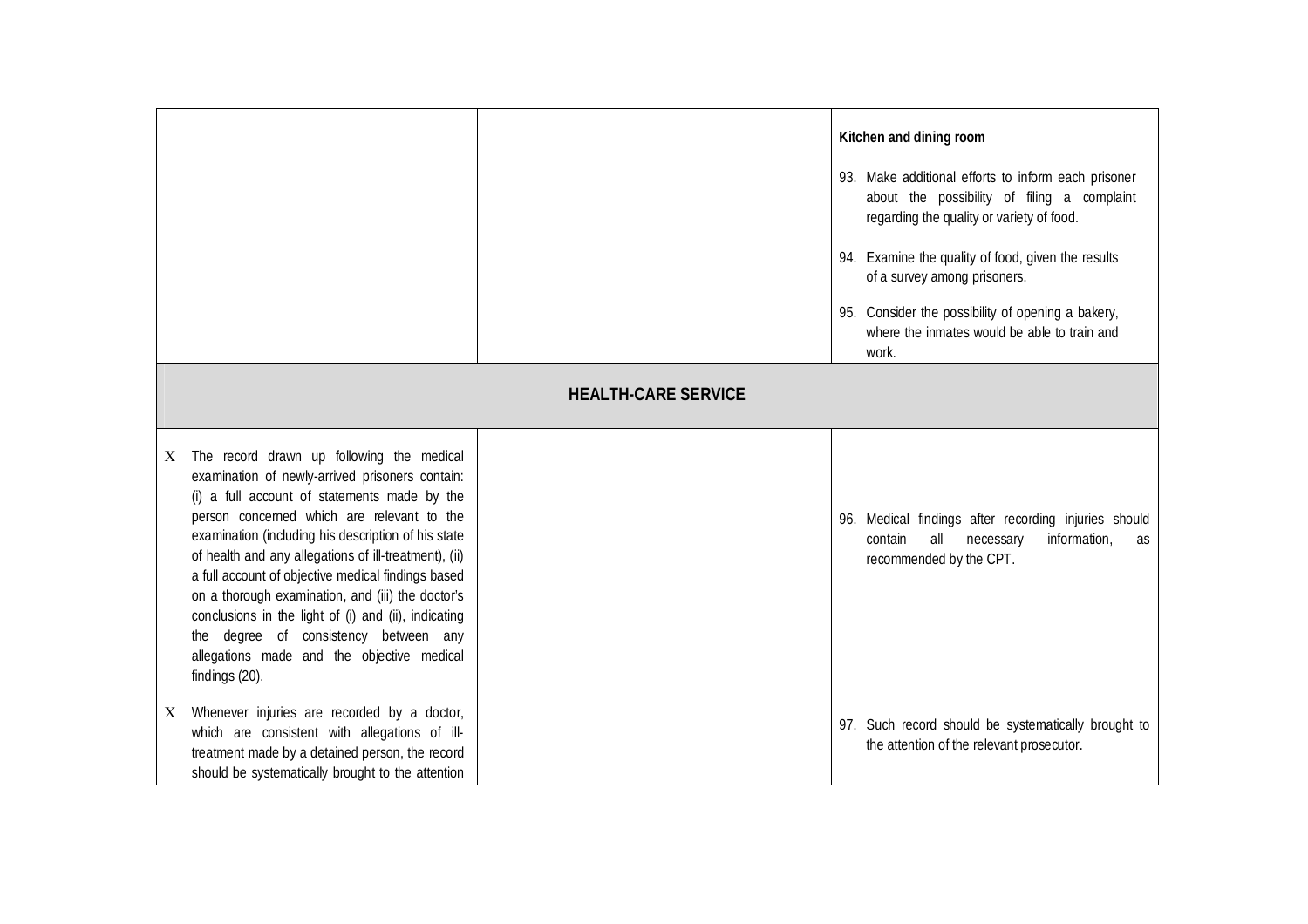| of the relevant prosecutor. (20)                                                                                                                                                                                                                                                                                                                                                                                                                                                                                                                                                                                                                                                                                                             |                                                                                                                                                                                                                                                                                                                                                                      |
|----------------------------------------------------------------------------------------------------------------------------------------------------------------------------------------------------------------------------------------------------------------------------------------------------------------------------------------------------------------------------------------------------------------------------------------------------------------------------------------------------------------------------------------------------------------------------------------------------------------------------------------------------------------------------------------------------------------------------------------------|----------------------------------------------------------------------------------------------------------------------------------------------------------------------------------------------------------------------------------------------------------------------------------------------------------------------------------------------------------------------|
| Persons who are or have been detained be<br>X.<br>formally entitled to directly request a medical<br>examination/certificate from a doctor who has<br>received recognised training in forensic medicine<br>(20).                                                                                                                                                                                                                                                                                                                                                                                                                                                                                                                             | 98. In addition, the injured person should be entitled to<br>request a medical examination from a doctor who<br>has received recognized training in forensic<br>medicine.                                                                                                                                                                                            |
| Urgent steps to be taken to reinforce the health-<br>$\circ$<br>care resources at the Remand Prison and the<br>Institution for sentenced prisoners in Podgorica<br>and Bijelo Polje Prison, by providing working<br>conditions that are sufficiently attractive to recruit<br>and retain staff, and in particular to:<br>employ the equivalent of at least one<br>additional full-time doctor and increase<br>nursing staff resources at Podgorica;<br>employ at least one full-time nurse at Bijelo<br>Polje Prison;<br>ensure that someone qualified to provide<br>first aid, preferably with a recognised<br>nursing qualification, is always present on<br>the premises of Bijelo Polje Prison, including<br>at night and weekends. (64) | 99. Encourage health professionals to work in prison<br>conditions by offering them an employment<br>contract of indefinite duration as well as other<br>benefits (higher salary calculation coefficient for<br>work in difficult conditions, longer vacations and the<br>like).<br>100. Number of nurses is still below the optimal level<br>and should be doubled. |
| X A specific register for recording traumatic<br>injuries observed on prisoners (upon arrival<br>and/or in the course of imprisonment) should<br>be opened at each. (65)                                                                                                                                                                                                                                                                                                                                                                                                                                                                                                                                                                     | 101. Establish a separate register for recording<br>traumatic injuries noticed on the prisoners (upon<br>arrival and/or while in prison).                                                                                                                                                                                                                            |
| Montenegrin authorities should increase the<br>X<br>psychiatric input in the Remand Prison and the<br>Institution for sentenced prisoners in Podgorica                                                                                                                                                                                                                                                                                                                                                                                                                                                                                                                                                                                       | 102. Employ a psychologist who would be a part of the<br>Healthcare Service and whose primary task would<br>imply carrying out psychotherapeutic work with                                                                                                                                                                                                           |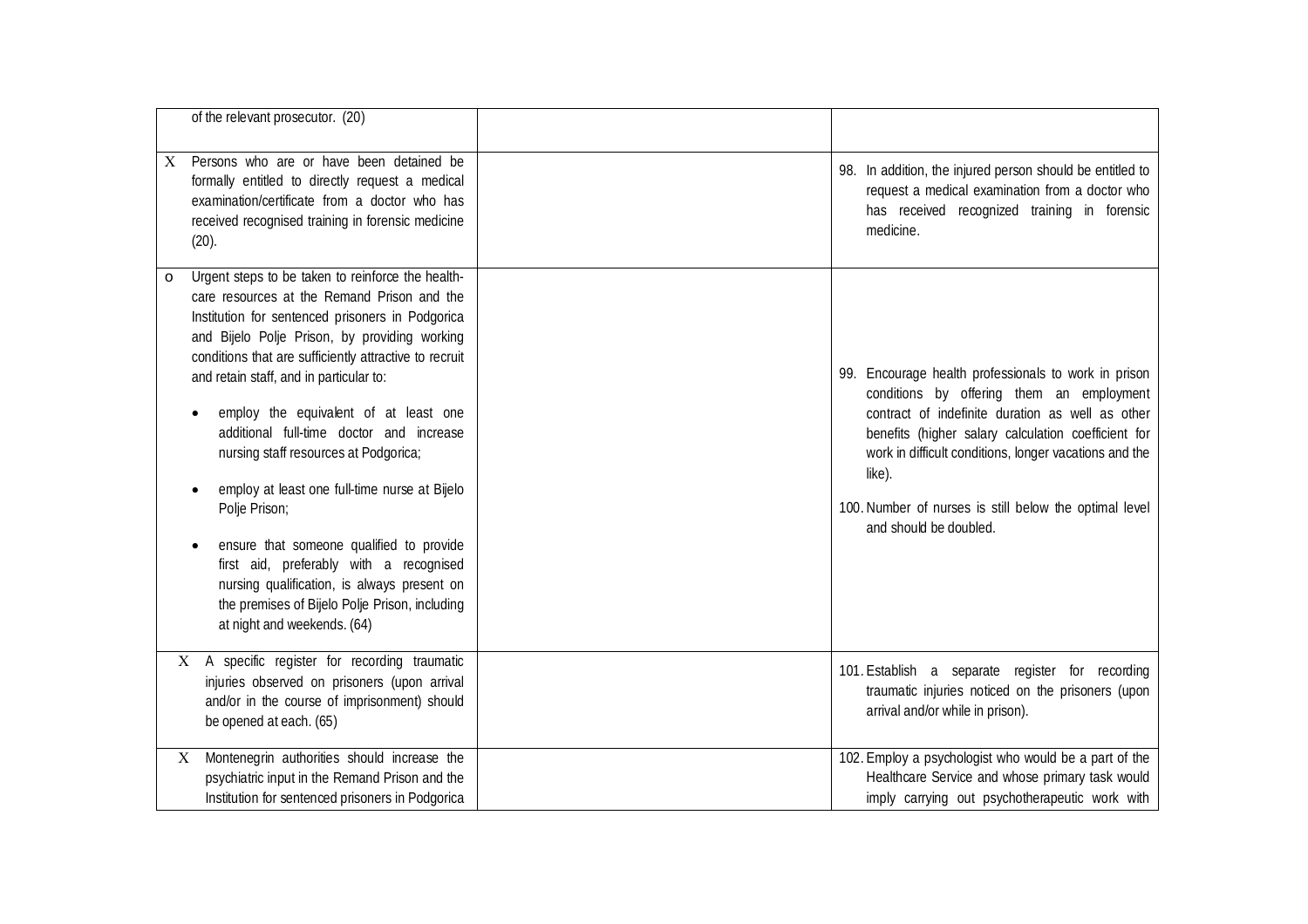| and develop the role of prison psychologists.                                                                                          |                                                                                                                                                                                                                                                                                                                                                                                                                                                                                                                                                                                                                                                                                                                                                                                                                                                                                                                                                                                                                                                                                                                                                                                                                                                                                                                                                                                                                                                                              | detainees and prisoners.                                                                                                                          |
|----------------------------------------------------------------------------------------------------------------------------------------|------------------------------------------------------------------------------------------------------------------------------------------------------------------------------------------------------------------------------------------------------------------------------------------------------------------------------------------------------------------------------------------------------------------------------------------------------------------------------------------------------------------------------------------------------------------------------------------------------------------------------------------------------------------------------------------------------------------------------------------------------------------------------------------------------------------------------------------------------------------------------------------------------------------------------------------------------------------------------------------------------------------------------------------------------------------------------------------------------------------------------------------------------------------------------------------------------------------------------------------------------------------------------------------------------------------------------------------------------------------------------------------------------------------------------------------------------------------------------|---------------------------------------------------------------------------------------------------------------------------------------------------|
| (67)                                                                                                                                   |                                                                                                                                                                                                                                                                                                                                                                                                                                                                                                                                                                                                                                                                                                                                                                                                                                                                                                                                                                                                                                                                                                                                                                                                                                                                                                                                                                                                                                                                              | 103. Increase number of working hours of the<br>psychiatrist since the current engagement of a few<br>hours, two days per week is not sufficient. |
| Montenegrin authorities should take urgent<br>X<br>steps to address the situation of the prisoner<br>(mentioned in paragraph 68). (68) | Upon investigation of all facts and circumstances the<br>Protector determined that the competent authorities, by<br>placing and keeping M.Z. detained in Podgorica Prison, did<br>not provide conditions for enforcement of the of the Superior<br>Court ruling Investigation Request No. 158/2006, dated from<br>3 December 2007. The ruling, as a security measure,<br>prescribes compulsory psychiatric treatment and placement<br>in the health institutions. The ruling determines that the<br>prescribed measure should be put in force in the Special<br>Psychiatric Clinique in Dobrota - Kotor. Therefore, the<br>Protector recommended:<br>to the Ministry of Health to issue, as soon as<br>possible, in accordance with the provisions of<br>Articles 77 and Article 85 of the Law on Execution<br>of Criminal Sanctions, more detailed regulations for<br>implementation of security measures of compulsory<br>psychiatric treatment and placement in the medical<br>institution. Also, to determine the institution in<br>which security measure of compulsory psychiatric<br>treatment and placement of M.Z. will be carried out;<br>and<br>to Ministry of Justice and the Ministry of Health to<br>provide without any delay and within their<br>jurisdiction conditions for the execution of the<br>Podgorica Superior Court ruling Investigation<br>Request No. 158/2006, dated from 3 December<br>2007. The recommendation has not been fulfilled<br>yet. | 104. Urgently direct M.Z. to treatment and care in an<br>appropriate institution in the country or abroad.                                        |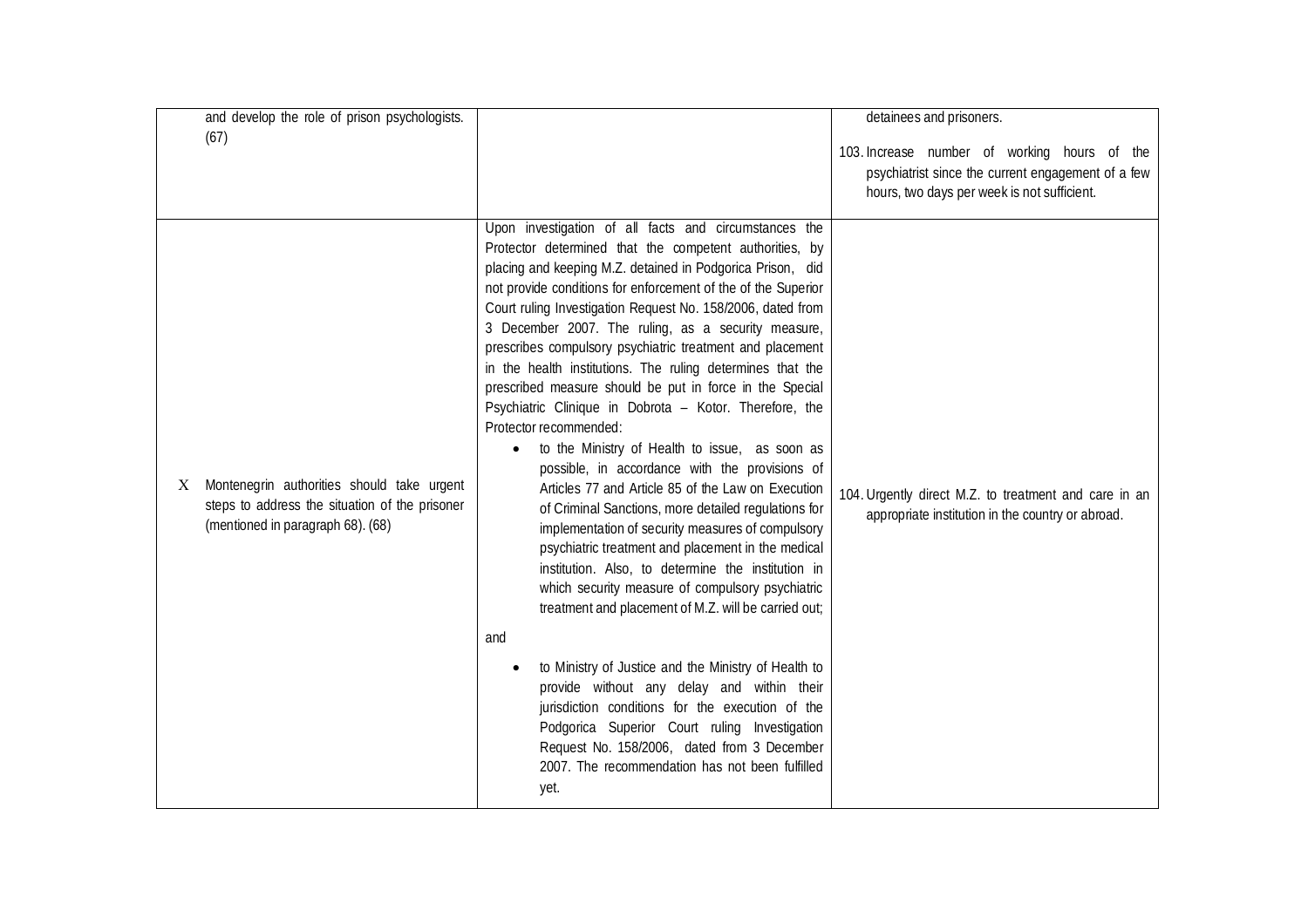| 105. Provide at least two additional ECG machines, one<br>apparatus for defibrillation and equip the mini<br>laboratory.                                                                                                                                                                                                                                                                                         |
|------------------------------------------------------------------------------------------------------------------------------------------------------------------------------------------------------------------------------------------------------------------------------------------------------------------------------------------------------------------------------------------------------------------|
| 106. The existing practice where a guard attends<br>medical examinations of prisoners should be<br>changed immediately. It would be advisable to<br>install security alarms in examination rooms, which<br>would enable health professionals to call help in<br>case the patient becomes violent or tries to escape.                                                                                             |
| 107. Prevent recurrence of cases of prolonged binding<br>of the mentally ill in ZIKS, as this represents an<br>example of abuse.                                                                                                                                                                                                                                                                                 |
| 108. Consistently comply with all aspects of the Malta<br>Declaration. Amend the law and specifically<br>authorize the competent ministry to adopt the<br>protocol on manner of conduct of the Healthcare<br>Service in case of hunger strike of inmates (and<br>detained and convicted persons). It is particularly<br>important to define the scope of doctor's<br>examination in assessing somatic functions. |
| 109. It is advisable to equip the clinic in Bijelo Polje<br>Prison with ECG machine.                                                                                                                                                                                                                                                                                                                             |
| 110. Make sure that the doctor in charge of the prisoner<br>does not declare whether that person is capable of<br>serving the disciplinary measure of solitary<br>confinement.                                                                                                                                                                                                                                   |
| 111. Without further delay enable treatment in the<br>hospital for infectious diseases to all persons<br>suffering from Hepatitis C, in accordance with                                                                                                                                                                                                                                                          |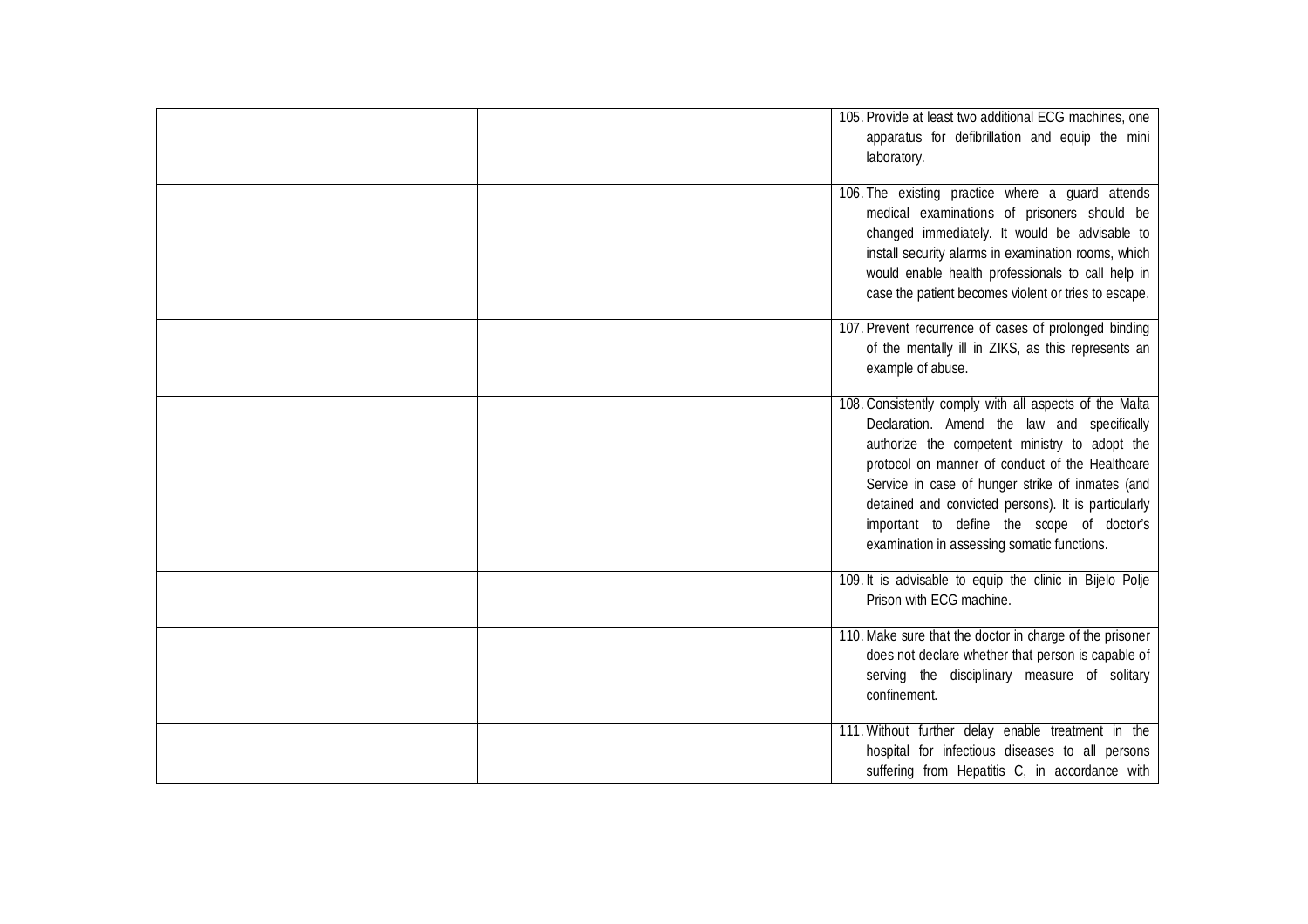|                                                                                                                                   |  | doctor's recommendations.                                                                                                                        |
|-----------------------------------------------------------------------------------------------------------------------------------|--|--------------------------------------------------------------------------------------------------------------------------------------------------|
|                                                                                                                                   |  |                                                                                                                                                  |
|                                                                                                                                   |  | 112. Provide training for prison staff on topics related to                                                                                      |
|                                                                                                                                   |  | drugs.                                                                                                                                           |
|                                                                                                                                   |  | 113. Provide permanent education and counseling                                                                                                  |
|                                                                                                                                   |  | programs for inmate population on addiction topics.                                                                                              |
|                                                                                                                                   |  | 114. Establish the Drug-free unit.                                                                                                               |
|                                                                                                                                   |  | 115. Expand therapeutic options for those who enter the<br>prison with already developed addiction.                                              |
|                                                                                                                                   |  | 116. Provide financial support for NGO projects related<br>to education, rehabilitation and re-socialization of<br>substance abusers.            |
| <b>PRISON REGIME</b>                                                                                                              |  |                                                                                                                                                  |
| Ensure that all remand prisoners are offered the<br>possibility to take outdoor exercise every day for<br>at least one hour. (58) |  | 117. Provide conditions for respecting the rights of<br>remand prisoners to spend minimum 2 hours a day<br>outdoors, in accordance with the law. |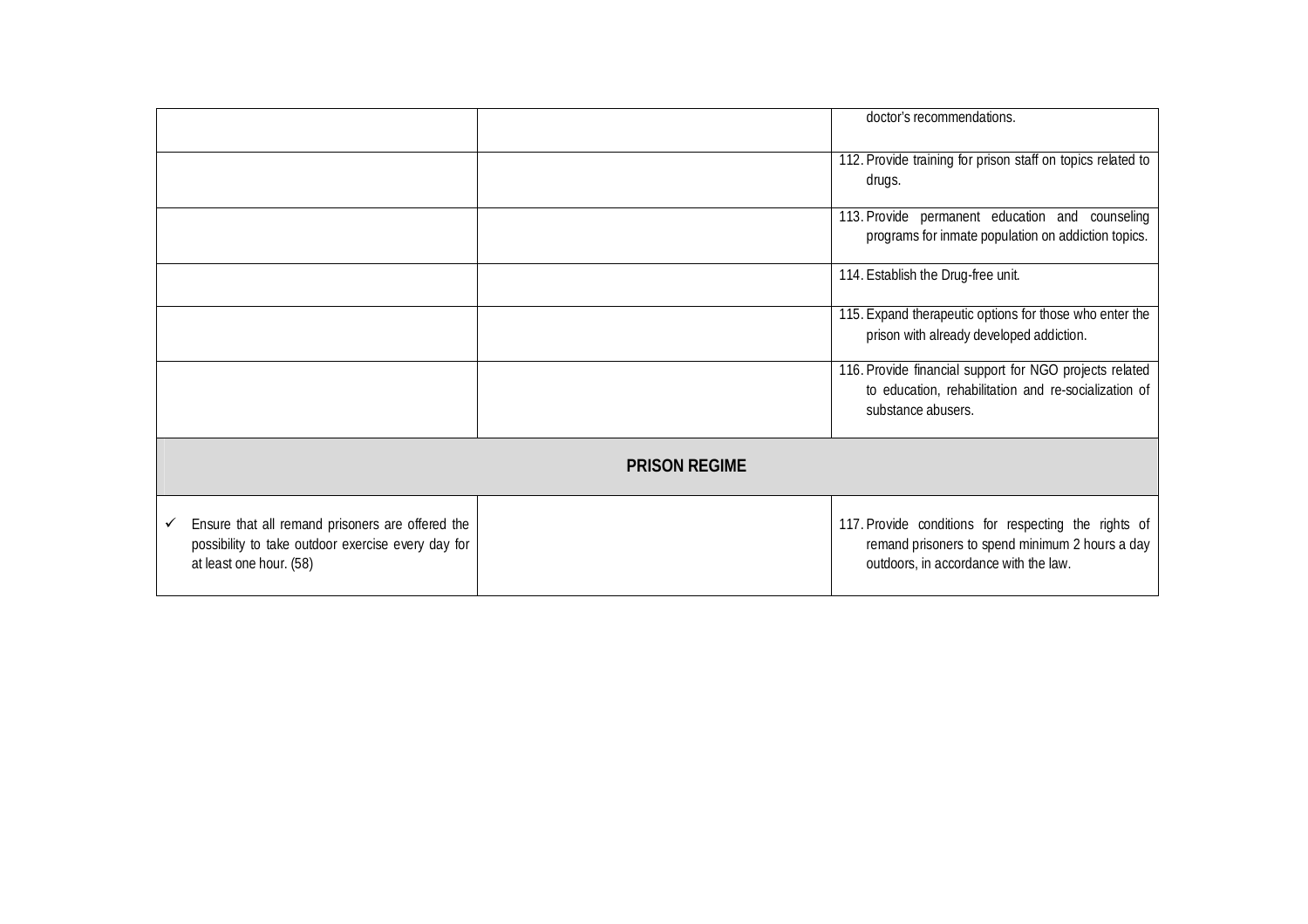| X | Review the regime of remand prisoners, in the<br>light of the remarks in paragraph 57 (remand<br>prisoners remained for 23 hours or more a day<br>inside their cells, in some cases for several<br>years; the only out-of-cell activity available to<br>them was outdoor exercise taken in two 30-<br>minute periods; exercise was not available on<br>Fridays; for the rest of the time, prisoners<br>remained in a state of inactivity in their cells, the<br>only forms of distraction being playing board<br>games, listening to the radio or watching TV).<br>(58.1) | 118. Urgently improve the regime in Remand Prisons, in<br>order to allow detainees to spend more hours<br>outside their cells and engage in diverse purposeful<br>activities (work, education, social games, sports).                                                                            |
|---|---------------------------------------------------------------------------------------------------------------------------------------------------------------------------------------------------------------------------------------------------------------------------------------------------------------------------------------------------------------------------------------------------------------------------------------------------------------------------------------------------------------------------------------------------------------------------|--------------------------------------------------------------------------------------------------------------------------------------------------------------------------------------------------------------------------------------------------------------------------------------------------|
| X | The remarks in paragraph 57 and the<br>recommendation in paragraph 58 concerning<br>apply equally to remand prisoners at Bijelo Polje.<br>(58.5)                                                                                                                                                                                                                                                                                                                                                                                                                          |                                                                                                                                                                                                                                                                                                  |
|   |                                                                                                                                                                                                                                                                                                                                                                                                                                                                                                                                                                           | 119. Employ more persons of appropriate professional<br>profile in the Treatment Sector - three persons in<br>the Department for personality examination, five<br>educators in the Department for treatment<br>implementation in Podgorica Prison and three<br>educators in Bijelo Polje Prison. |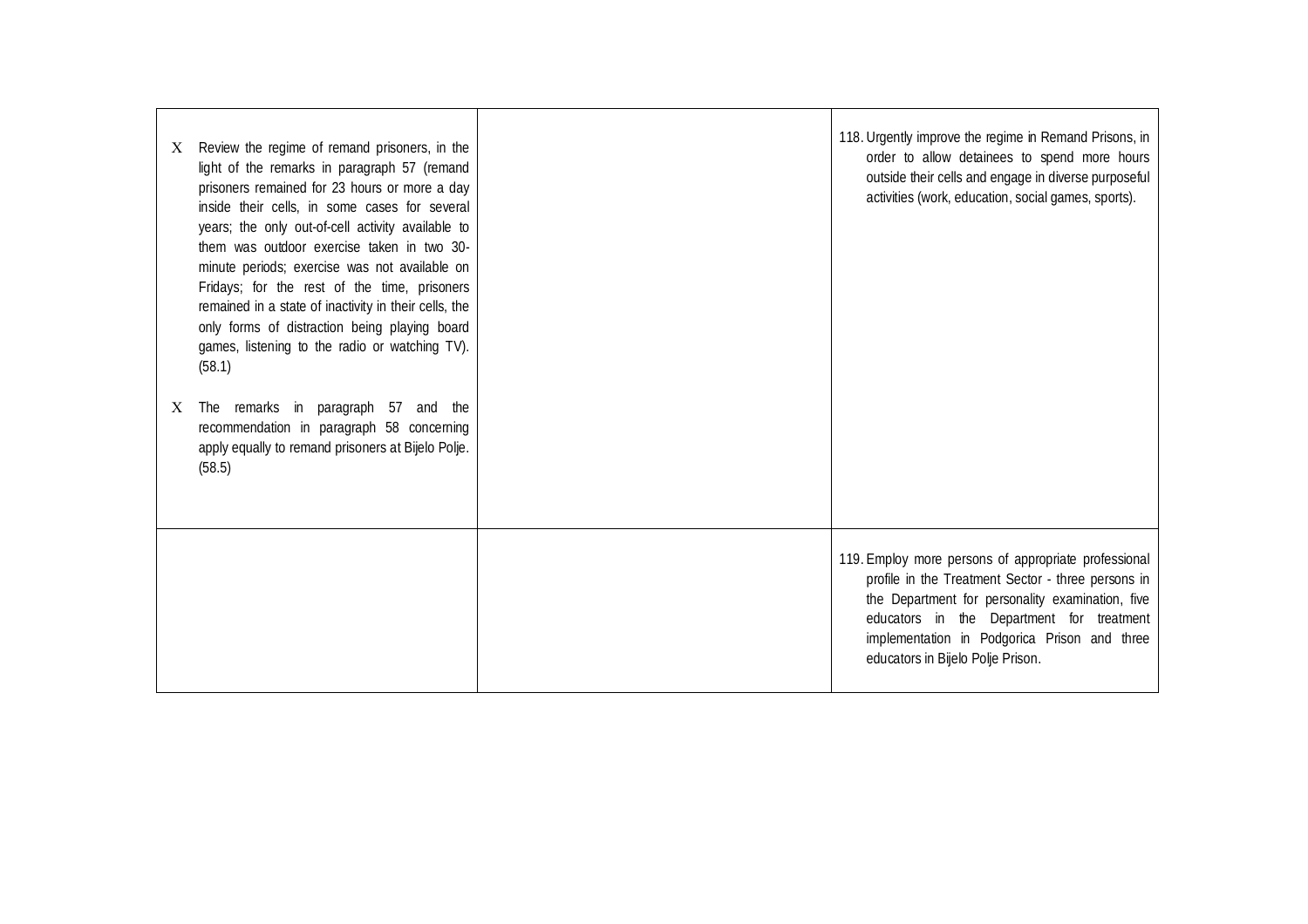|  | 120. Set mailboxes in each unit or organize a service to<br>allow prisoners to submit letters, pleas and<br>requests to the Administration and receive<br>confirmation with the file number                                                                                                               |
|--|-----------------------------------------------------------------------------------------------------------------------------------------------------------------------------------------------------------------------------------------------------------------------------------------------------------|
|  | 121. Develop a system for implementation of treatment,<br>clearly defining the scope of work of all employees.                                                                                                                                                                                            |
|  | 122. Provide expert supervision programs and programs<br>for prevention of "burn-out" syndrome for<br>employees in the Treatment Sector.                                                                                                                                                                  |
|  | 123. Provide continuous training for the employees in<br>the Treatment Sector on new methods of work, as<br>well as training for early detection of mental<br>disorders and suicide risk among persons deprived<br>of liberty.<br>124. Introduce a system of objectification of the criteria              |
|  | for moving from one classification group to another<br>by developing questionnaires with precisely defined<br>criteria that are scored.                                                                                                                                                                   |
|  | 125. Modernize and expand all the workshops in the<br>Institution for sentenced prisoners as soon as<br>possible, in order to engage in work 80% of the<br>inmates. Provide employment for 80% of female<br>prisoners and expand the choice of work<br>opportunities, including the "economy" as well, so |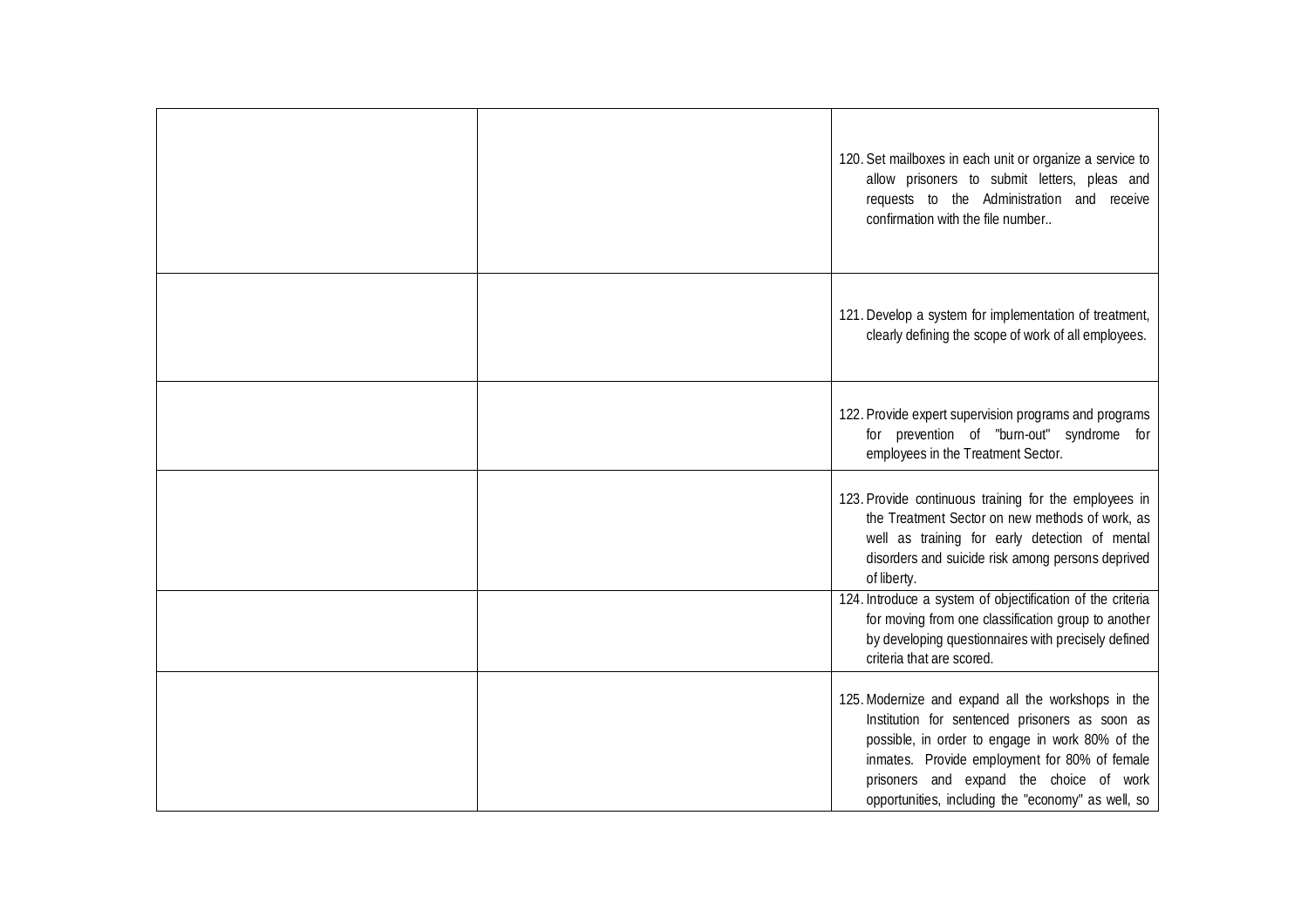|                                                                                                                                                                             | that they would have a possibility to choose, as<br>male prisoners with the same status.                                                                                                                                                                                                                                                                                      |
|-----------------------------------------------------------------------------------------------------------------------------------------------------------------------------|-------------------------------------------------------------------------------------------------------------------------------------------------------------------------------------------------------------------------------------------------------------------------------------------------------------------------------------------------------------------------------|
|                                                                                                                                                                             | 126. Align House Rules for the Enforcement of Prison<br>Sentences with Art. 57 of the Law on the<br>Enforcement of Penal Sanctions in the part<br>concerning the salaries for the employed prisoners<br>and ensure that employed prisoners are paid for<br>their work in accordance with the Law.                                                                             |
|                                                                                                                                                                             | 127. Ensure the development of a strategic plan<br>("business plan") to expand the production in the<br>Institution for Execution of Penal Sanctions<br>(hereinafter: ZIKS)                                                                                                                                                                                                   |
| The new prison in Bijelo Polje should be provided<br>X<br>with workshops, sports facilities, a proper library<br>and other possibilities for purposeful activities.<br>(60) | 128. Purchase a machine for the production of concrete<br>elements and organize a workshop for employment<br>of prisoners in Bijelo Polje Prison.                                                                                                                                                                                                                             |
|                                                                                                                                                                             | 129. Provide same activities and working arrangements<br>for foreign prisoners as for other prisoners by hiring<br>an interpreter as needed. It is necessary to provide<br>additional support to overcome isolation and ease<br>difficult position of these persons due to language<br>and cultural barriers. Provide translation of the<br>House Rules in several languages. |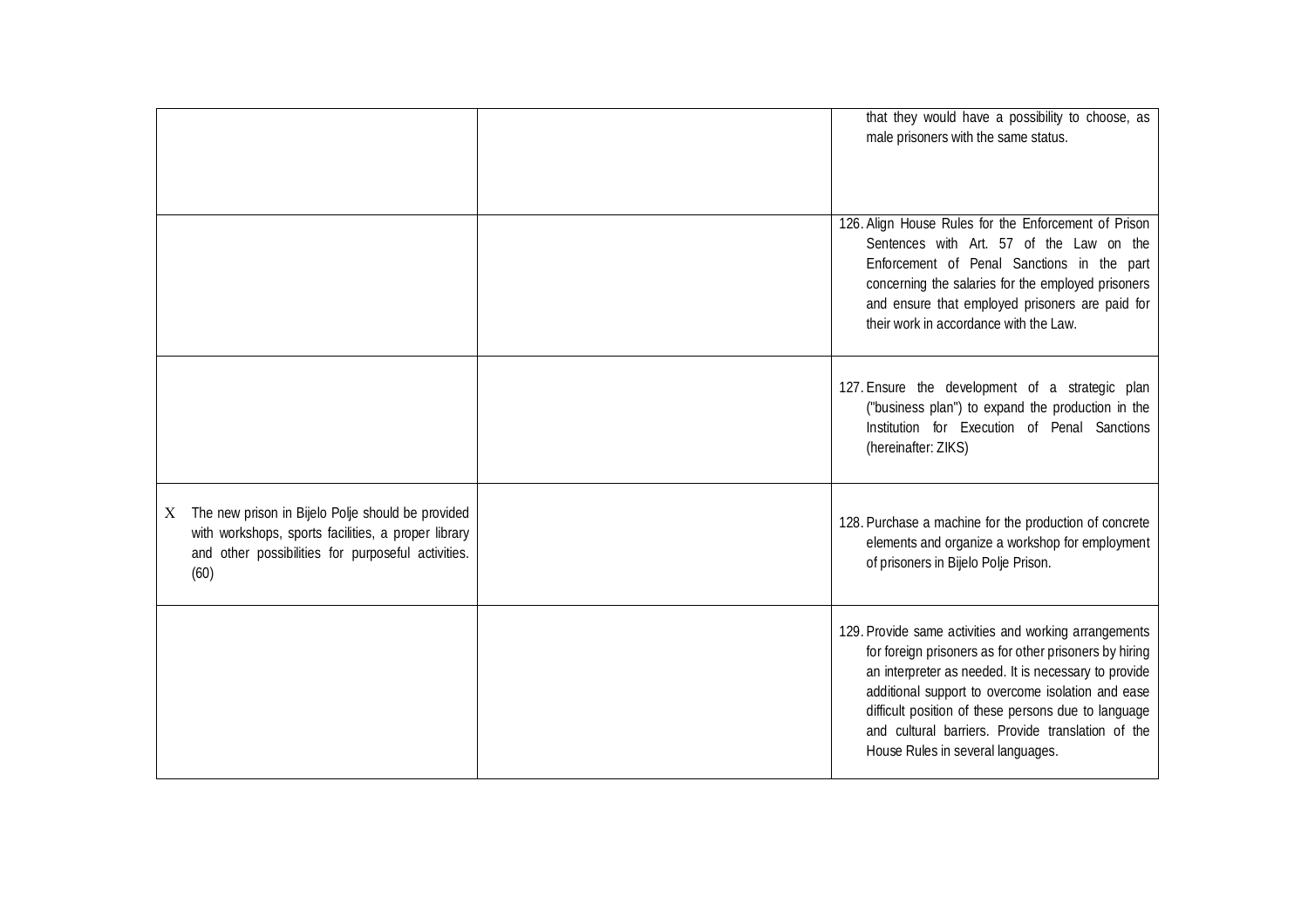|                                                                                | 130. It is necessary to establish cooperation with<br>businesses in order to provide working<br>arrangements for prisoners outside the prison.<br>These arrangements would have multiple benefits<br>both while in prison, and after completing the<br>sentence.                                                                                                                            |
|--------------------------------------------------------------------------------|---------------------------------------------------------------------------------------------------------------------------------------------------------------------------------------------------------------------------------------------------------------------------------------------------------------------------------------------------------------------------------------------|
|                                                                                | 131. Adopt amendments to the House Rules for the<br>Enforcement of Prison Sentences (Art. 69 and Art.<br>70) stipulating that primary education shall be<br>organized for all prisoners who have not completed<br>primary school. Regulate the right to take exams<br>more precisely, so as to ensure extramural<br>completion of primary school, secondary school<br>and university exams. |
|                                                                                | 132. Organize literacy courses for illiterate prisoners<br>(particularly in Bijelo Polje Prison).                                                                                                                                                                                                                                                                                           |
|                                                                                | 133. Clearly define the right to use portable computers<br>(laptops) in ZIKS in the House Rules for the<br>Enforcement of Prison Sentences and identify<br>objective conditions for the exceptional limitation of<br>this right.                                                                                                                                                            |
| Provide educational programmes and vocational<br>X<br>training courses. (54.2) | 134. Develop educational programs and vocational<br>training courses for prisoners.                                                                                                                                                                                                                                                                                                         |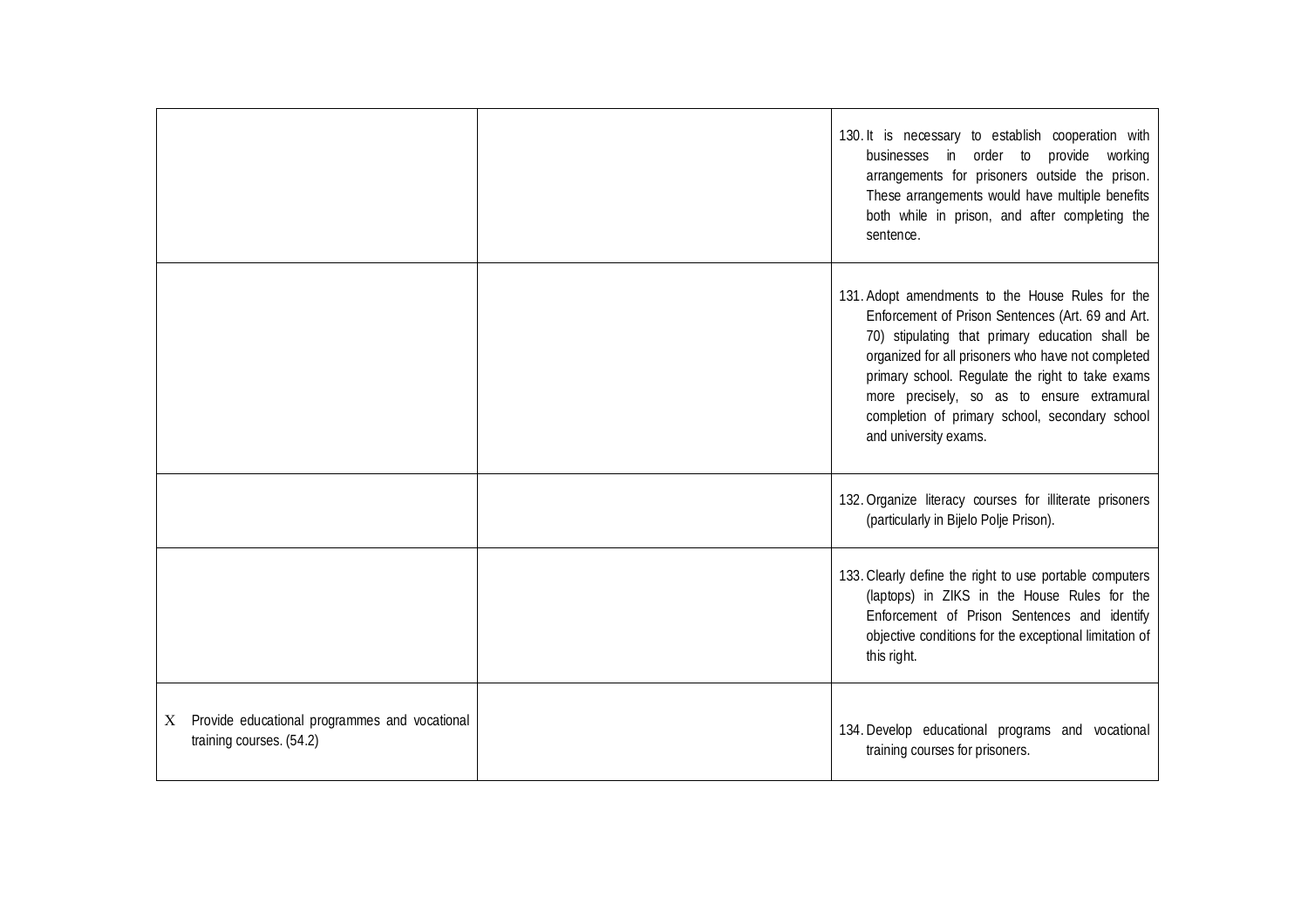|                                                                                                                                                       | 135. Include educational workshops on substance<br>abuse, HIV/AIDS, sexually transmitted diseases,<br>risks of transmission of hepatitis A, B and C, in the<br>treatment of all prisoners.                                                                                                                                                                                                                                                                               |
|-------------------------------------------------------------------------------------------------------------------------------------------------------|--------------------------------------------------------------------------------------------------------------------------------------------------------------------------------------------------------------------------------------------------------------------------------------------------------------------------------------------------------------------------------------------------------------------------------------------------------------------------|
|                                                                                                                                                       | 136. Organize training for work on computers for all<br>persons deprived of liberty.                                                                                                                                                                                                                                                                                                                                                                                     |
|                                                                                                                                                       | 137. Provide conditions for the consistent application of<br>provisions of the House Rules for the Enforcement<br>of Prison Sentences in ZIKS, which provide for<br>cultural and art performances, workshops, lectures,<br>etc.                                                                                                                                                                                                                                          |
|                                                                                                                                                       | 138. It is necessary to develop individual plans for the<br>treatment of prisoners in the ZIKS, which will<br>contain a multi-dimensional approach and the<br>different methods in the process of their social<br>reintegration. Identify measures of progress for<br>evaluation, which would provide assessment of<br>performance, and recommendations for the<br>improvement of individual plans. This particularly<br>refers to the prisoners serving long sentences. |
| Diversify the activities offered to both male and<br>X<br>female prisoners and engage more prisoners in<br>work and other purposeful activities. (54) | 139. Ensure same conditions for recreation for women<br>serving their sentences as for male prisoners.                                                                                                                                                                                                                                                                                                                                                                   |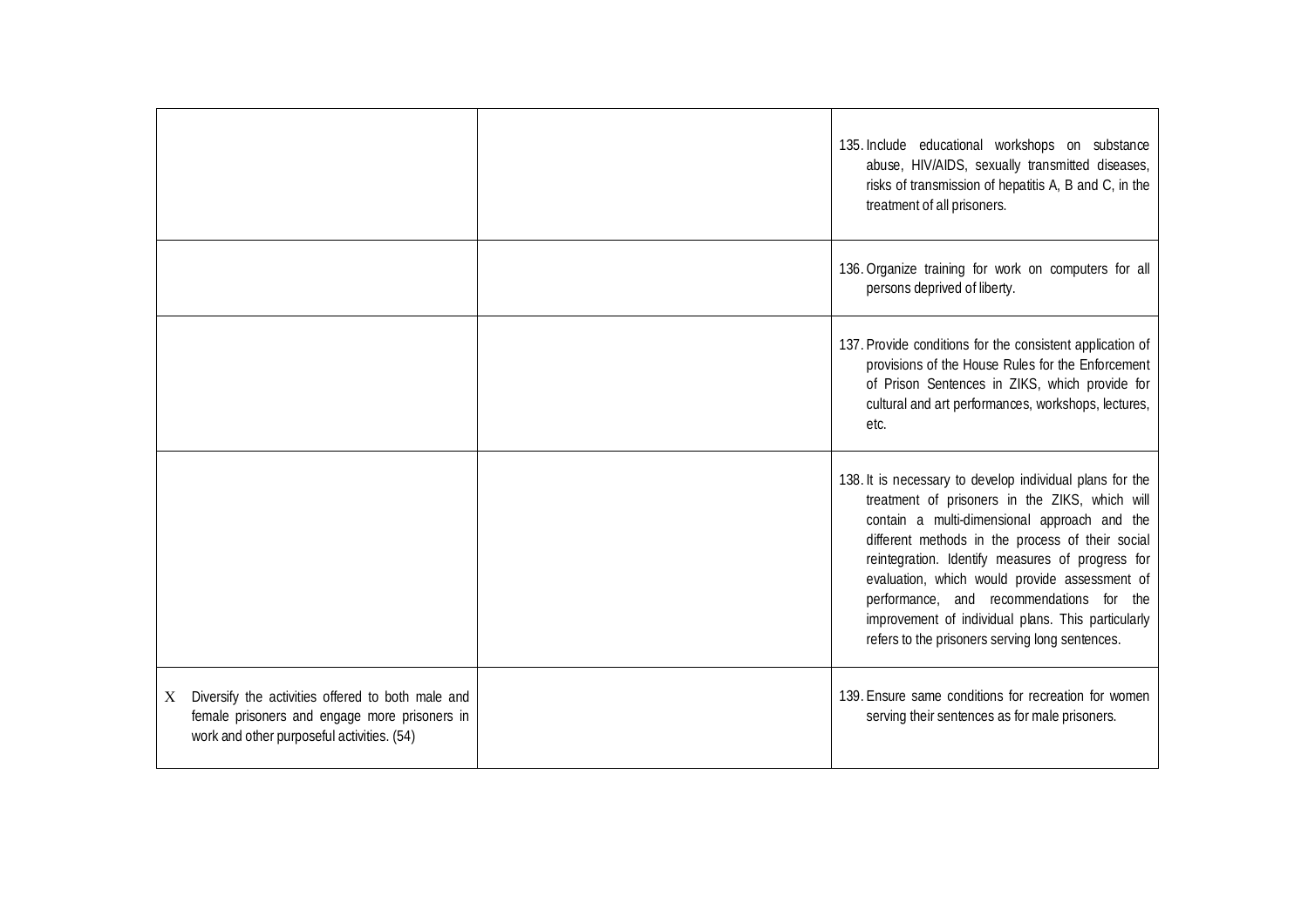|                                       | 140. Organize more cultural activities in cooperation<br>with prisoners themselves.                                                                                                                                                                                                                     |
|---------------------------------------|---------------------------------------------------------------------------------------------------------------------------------------------------------------------------------------------------------------------------------------------------------------------------------------------------------|
|                                       | 141. Develop a post penal system, which would include<br>social<br>humanitarian<br>various<br>institutions,<br>organizations, associations and individuals who<br>can help prisoners integrate into society.                                                                                            |
|                                       | 142. Abolish the right of ZIKS director to decide on a<br>conditional release.                                                                                                                                                                                                                          |
|                                       | 143. Profile the membership of the Commission for<br>conditional release so that it consists of different<br>experts (judges or other lawyers, psychologists,<br>doctors, sociologists), which in general or at least<br>most of should not be civil servants, employed in<br>government or ministries. |
|                                       | 144. In the future, consider the possibility that<br>conditional release is decided by the court.                                                                                                                                                                                                       |
|                                       | 145. By law or by-law further specify the criteria<br>according to which the Commission decides on a<br>conditional release. Inform in an appropriate way<br>prisoners about the process of decision making on<br>a conditional release.                                                                |
| <b>CONTACT WITH THE OUTSIDE WORLD</b> |                                                                                                                                                                                                                                                                                                         |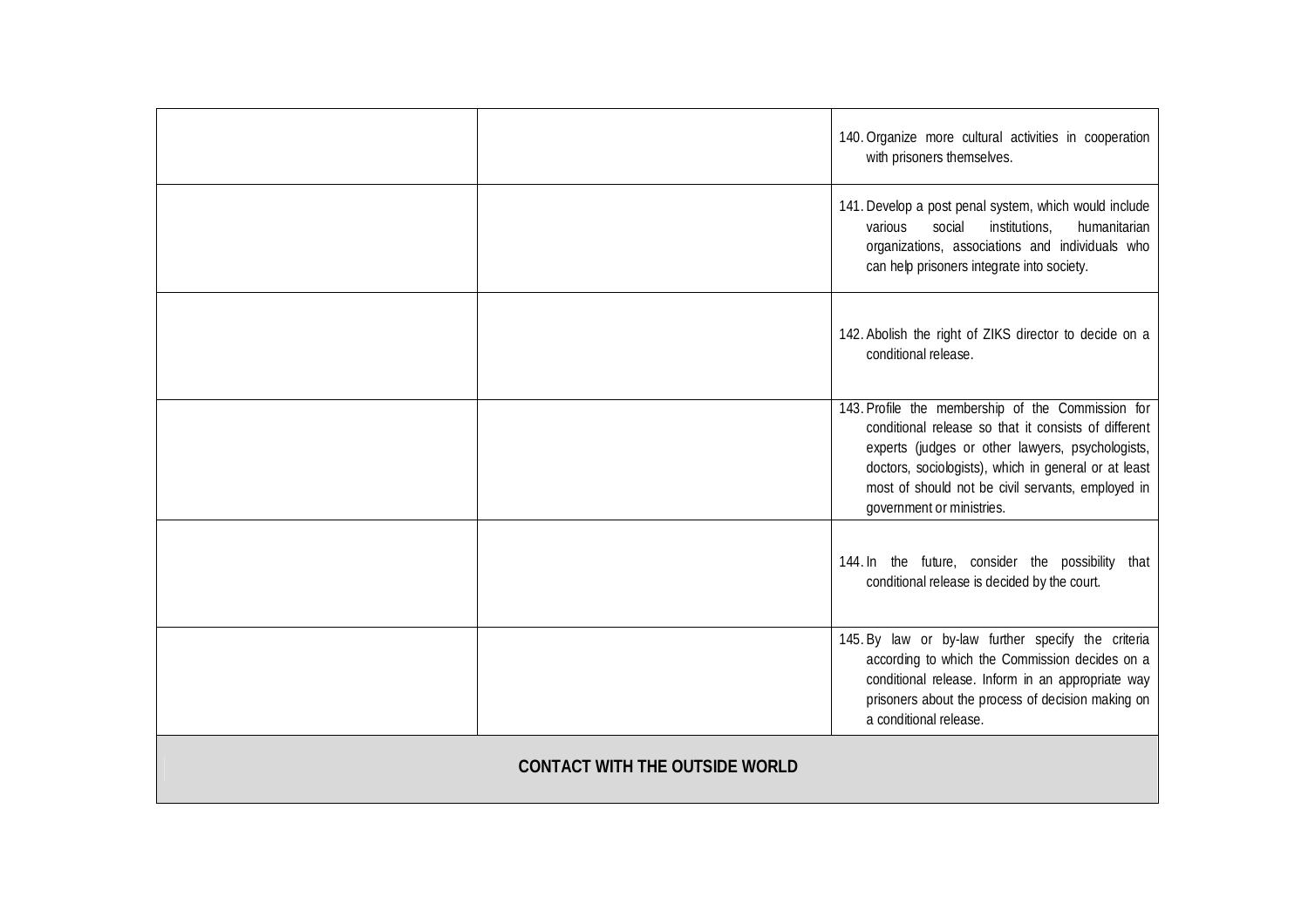| $\circ$ | In addition to family members being permitted to<br>attend visits, the prison director can extend the<br>right to visit to unmarried partners. The CPT<br>wishes to stress that such a right should exist by<br>law rather than being left to the discretion of the<br>prison management. <sup>3</sup> (70) |                                                                                                                                                                                                                                                     |
|---------|-------------------------------------------------------------------------------------------------------------------------------------------------------------------------------------------------------------------------------------------------------------------------------------------------------------|-----------------------------------------------------------------------------------------------------------------------------------------------------------------------------------------------------------------------------------------------------|
| $\circ$ | Juvenile remand prisoners, many of them may<br>have behavioral problems related to emotional<br>deprivation or lack of social skills; their contacts<br>with the outside world should be actively<br>promoted. (71.2)                                                                                       | 146. Amend the Law on the Enforcement of Penal<br>Sanctions to define the right to visits from<br>unmarried partners, in accordance with the CPT<br>recommendation. Homosexual partners should<br>have right to conjugal visits. In the perspective |
| $\circ$ | The CPT calls upon the Montenegrin authorities to<br>strengthen the position of remand prisoners as<br>regards the right to receive visits, in the light of the<br>remarks in paragraph 71 <sup>4</sup> ; if necessary, the<br>relevant legislation should be amended.                                      | prisoners should be given right to spend with their<br>marriage partners, children, and other persons<br>close to them, three hours in separate rooms.                                                                                              |
| $\circ$ | As regards the impossibility for remand prisoners<br>to receive visits from unmarried partners, the CPT<br>reiterates its invitation to the Montenegrin<br>authorities to review the regulations in this regard;<br>in the Committee's view, all prisoners should be                                        |                                                                                                                                                                                                                                                     |

<sup>3</sup> See also paragraph 71 of the Report to the Government of Montenegro on the visit to Montenegro carried out by the CPT from 15 to 22 September 2008, http://www.cpt.coe.int/documents/mne/2010-03-inf-eng.htm#\_Toc255372653

<sup>&</sup>lt;sup>4</sup> "The CPT must stress that, in its opinion, remand prisoners should in principle be entitled to receive visits. Any refusal in a specific case to permit such visits should be specifically substantiated by the needs of the investigation and be applied for a specified period of time. Under no circumstances should visits between a remand prisoner and his family be prohibited for a prolonged period. If it is considered that there is an ongoing risk of collusion, visits should be authorized under supervision.", Paragraph 71, CPT Report on the visit to Montenegro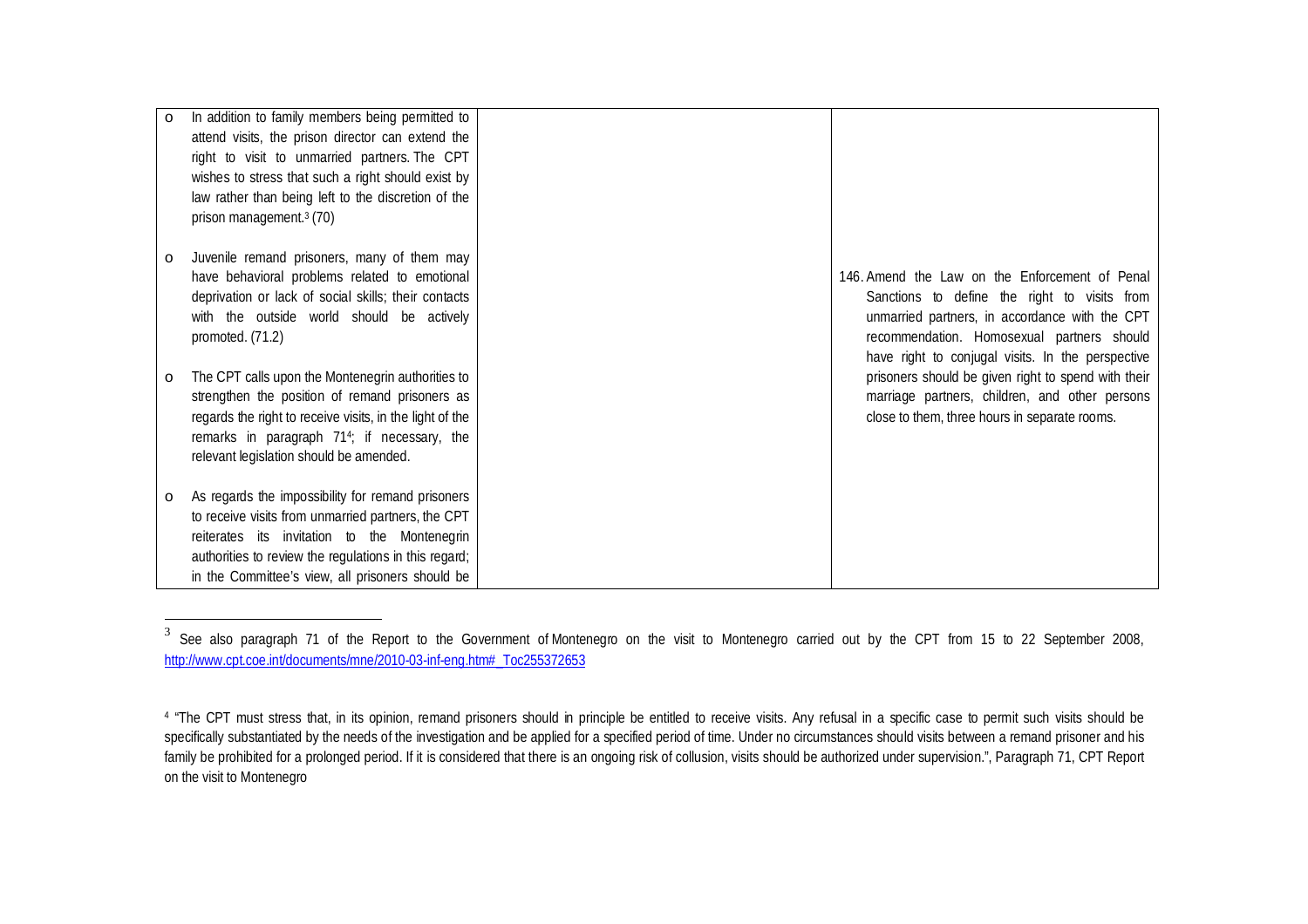|   | entitled by law to receive visits from any persons<br>with whom they had an established relationship<br>prior to admission comparable in significance to<br>that of a family member. (71.4.)                                                                                                                                                                                                                                                               |                                                                                                                              |
|---|------------------------------------------------------------------------------------------------------------------------------------------------------------------------------------------------------------------------------------------------------------------------------------------------------------------------------------------------------------------------------------------------------------------------------------------------------------|------------------------------------------------------------------------------------------------------------------------------|
|   | The Committee recommends that the Montenegrin<br>authorities take steps to ensure that the<br>confidentiality of prisoners' contacts with lawyers<br>acting on their behalf is respected. (72.2)                                                                                                                                                                                                                                                           |                                                                                                                              |
| X | (In relation to the booth-type facility for visits) The<br>Committee would like once again to invite the<br>Montenegrin authorities to move towards more<br>open visiting arrangements for remand prisoners<br>in general. (73)<br>There was one visiting room at Bijelo Polje Prison<br>which was too small to meet the requirements of<br>the establishment; the CPT trusts that this failing<br>will be addressed in the new prison building.<br>(73.3) | 147. Change booth-type visit rooms at the Remand<br>Prison in Podgorica.                                                     |
| X | The recommendation in paragraph 71 applies<br>mutatis mutandis to remand prisoners' access to<br>the telephone. If there is a perceived risk of<br>collusion, a particular phone call could be<br>monitored. (74)                                                                                                                                                                                                                                          | 148. Increase access of detainees to a phone. If there<br>is a perceived risk a particular phone call could be<br>monitored. |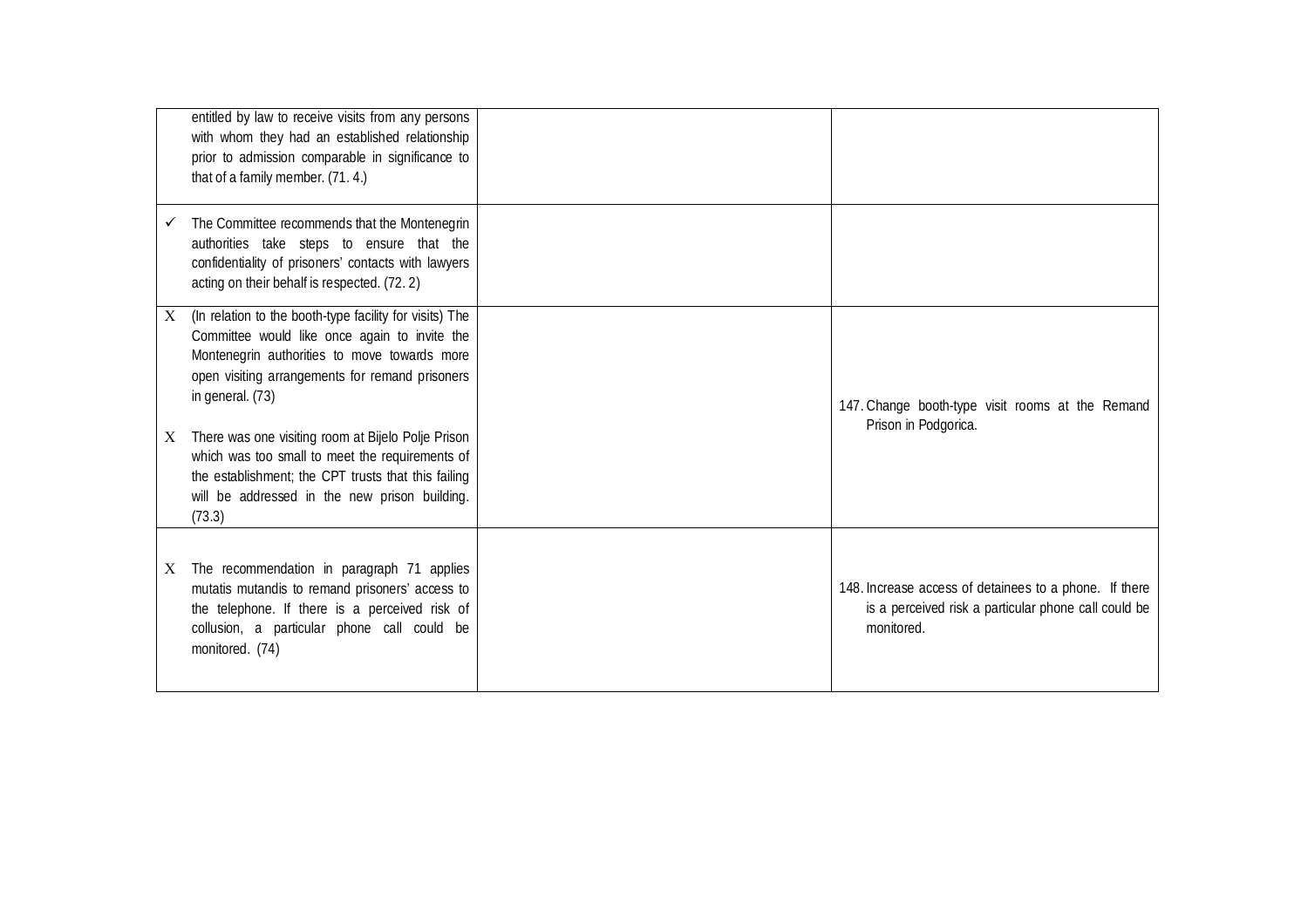| X       |                                                                                                                                                                                                                                                                                                                                                                                                                                                                                                                                 | 149. Align the House Rules with practice which would<br>enable use of mobile phones in Bijelo Polje Prison.                                                                     |
|---------|---------------------------------------------------------------------------------------------------------------------------------------------------------------------------------------------------------------------------------------------------------------------------------------------------------------------------------------------------------------------------------------------------------------------------------------------------------------------------------------------------------------------------------|---------------------------------------------------------------------------------------------------------------------------------------------------------------------------------|
| $\circ$ | The CPT recommends that the Montenegrin<br>authorities strengthen the position of remand<br>prisoners as regards their correspondence.<br>Further, as regards access to books, the<br>Committee considers that the involvement of a<br>judge in this respect is excessive and should be<br>abolished. (para. 75)                                                                                                                                                                                                                |                                                                                                                                                                                 |
| $\circ$ | Montenegrin authorities to develop the system of<br>monitoring of prisons by independent outside<br>bodies. In this context, to be fully effective,<br>monitoring visits should be both frequent and<br>unannounced. Further, the monitoring bodies<br>should be empowered to interview prisoners s in<br>private and examine all issues related to their<br>(conditions of detention; medical<br>treatment<br>other<br>detention-related<br>and<br>records<br>documentation; the exercise of prisoners' rights,<br>etc.) (82). | 150. Allow unannounced visits and interviews with<br>prisoners and detainees without the presence of<br>ZIKS officials to representatives of NGOs dealing<br>with human rights. |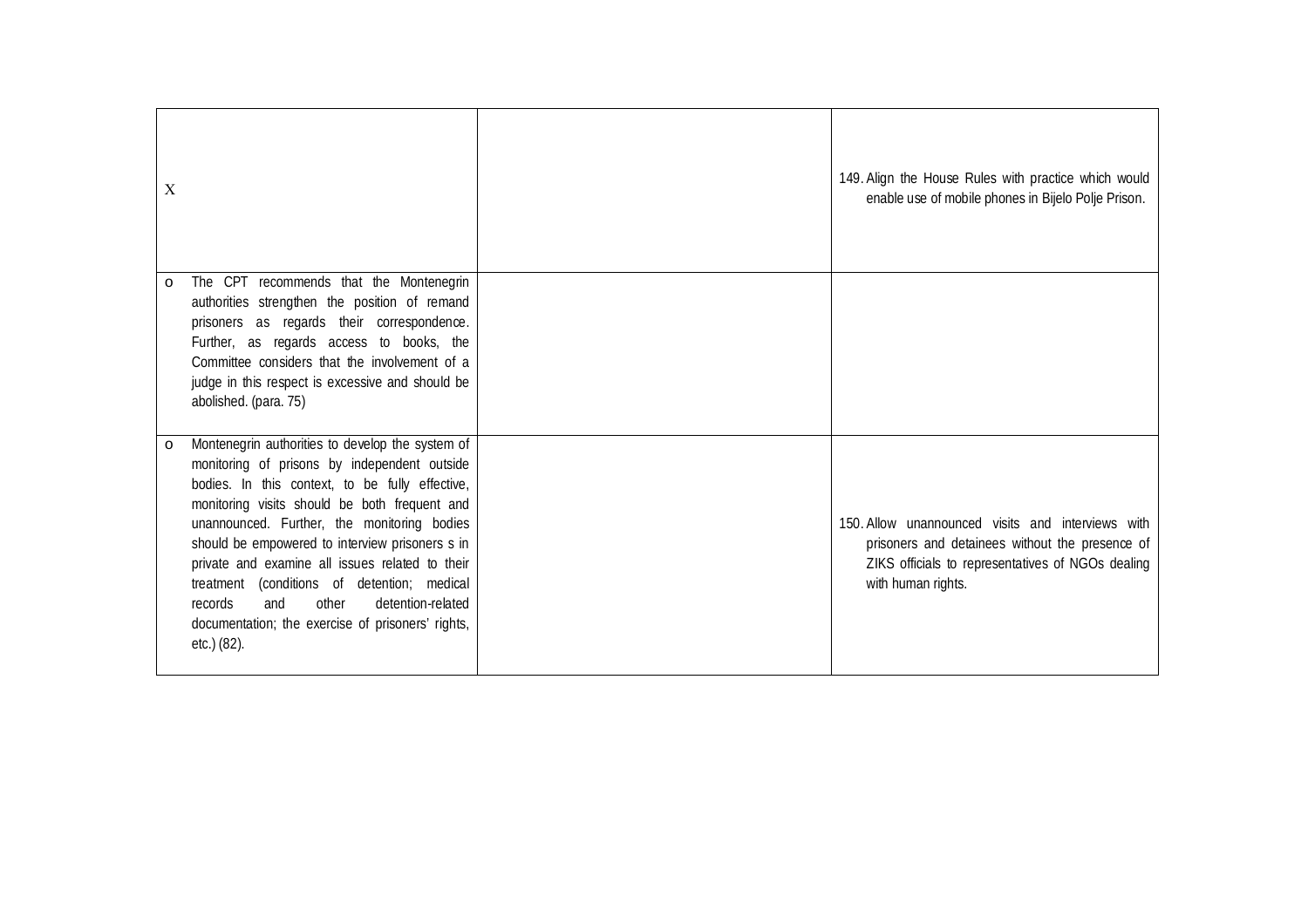|  | 151. Align the House Rules with the European Prison<br>Rules and the CPT standards (contact with the<br>family cannot be excluded completely, even when<br>the person is sent to solitary confinement, except in<br>case when disciplinary offense has been<br>committed in connection with that contact) and<br>abolish the practice of using the prohibition of<br>contact with the outside world as a disciplinary<br>measure. This refers to Remand Prison as well. |
|--|-------------------------------------------------------------------------------------------------------------------------------------------------------------------------------------------------------------------------------------------------------------------------------------------------------------------------------------------------------------------------------------------------------------------------------------------------------------------------|
|  | 152. Provide adequate premises for religious services in<br>Bijelo Polje and Podgorica Prisons.                                                                                                                                                                                                                                                                                                                                                                         |
|  | 153. Amend the House Rules to provide for the<br>prisoners and detainees the possibility of electronic<br>communication (via internet or Skype) under<br>supervision. This should be allowed to detainees<br>as well.                                                                                                                                                                                                                                                   |
|  |                                                                                                                                                                                                                                                                                                                                                                                                                                                                         |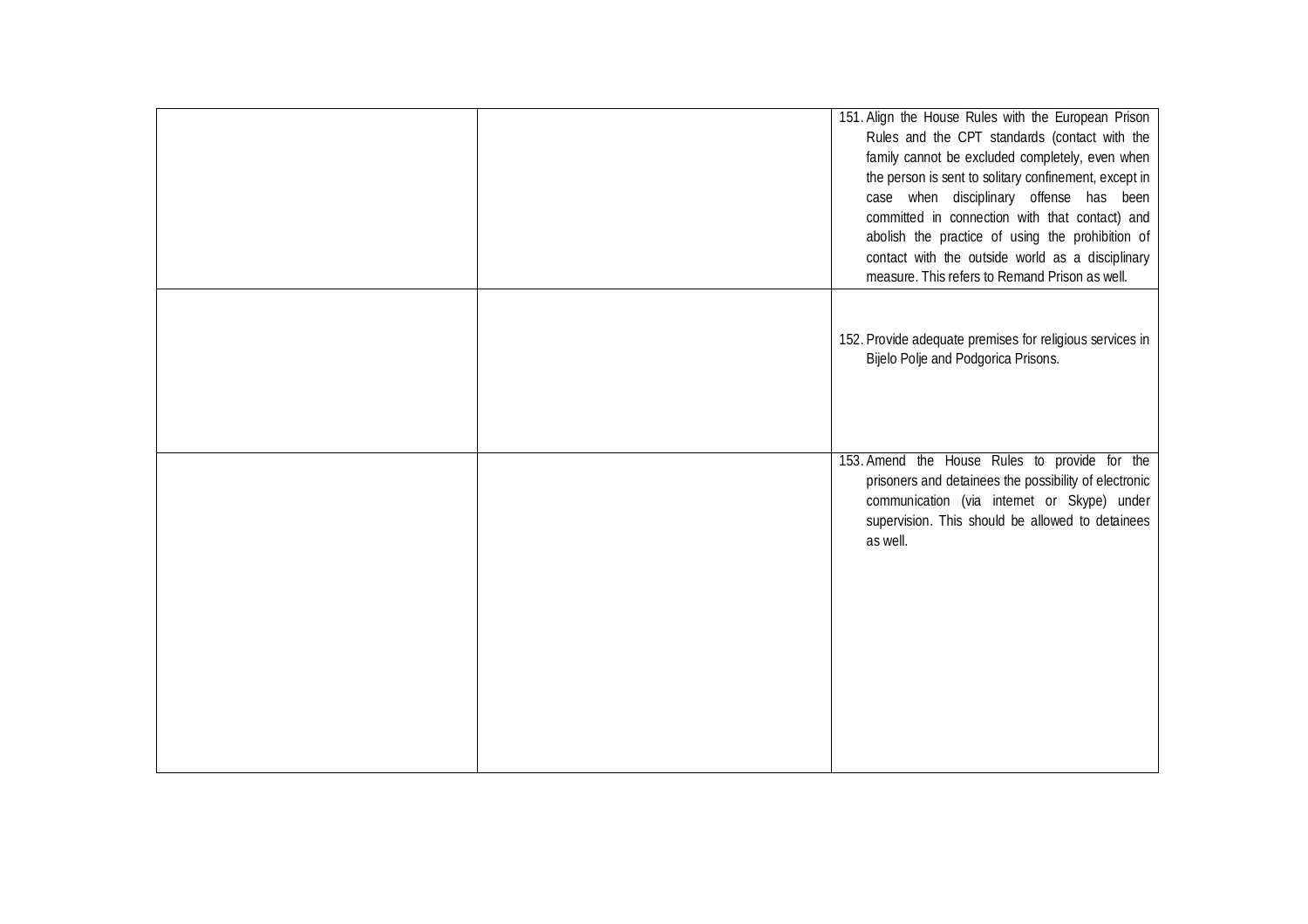|                                                                                                                                                  | <b>PRISON STAFF</b> |                                                                                                                                                                                                                                              |
|--------------------------------------------------------------------------------------------------------------------------------------------------|---------------------|----------------------------------------------------------------------------------------------------------------------------------------------------------------------------------------------------------------------------------------------|
|                                                                                                                                                  |                     | 154. Increase staff levels especially in the sectors of<br>security and treatment.                                                                                                                                                           |
|                                                                                                                                                  |                     | 155. Provide time for rest (break) to all employees<br>during the day.                                                                                                                                                                       |
|                                                                                                                                                  |                     | 156. Regulate the legal status of employees hired under<br>contract for a specified time by signing a contract of<br>indefinite duration, since their contracts are<br>considered as such in accordance with Article 26 of<br>the Labor Law. |
| CPT invites the Montenegrin authorities to<br>X<br>persevere in their efforts to improve staffing levels<br>in penitentiary establishments. (69) |                     | 157. Ensure the payment of benefits owed based on<br>overtime, work during religious and national<br>holidays and night work, in order to prevent court<br>proceedings and further costs of these<br>proceedings.                            |
|                                                                                                                                                  |                     | 158. Ensure regular payment of compensation for<br>overtime, work during religious and national<br>holidays and night work.                                                                                                                  |
|                                                                                                                                                  |                     | 159. Increase the number of trainings and courses for<br>employees in accordance with a schedule that<br>allows employees to participate in them.                                                                                            |
|                                                                                                                                                  |                     | 160. Ensure that competent persons with an appropriate<br>education degree are in leadership positions in all<br>organizational units and sectors within ZIKS.                                                                               |
|                                                                                                                                                  |                     | 161. Provide by law accelerated retirement plan for<br>heads of ZIKS.                                                                                                                                                                        |